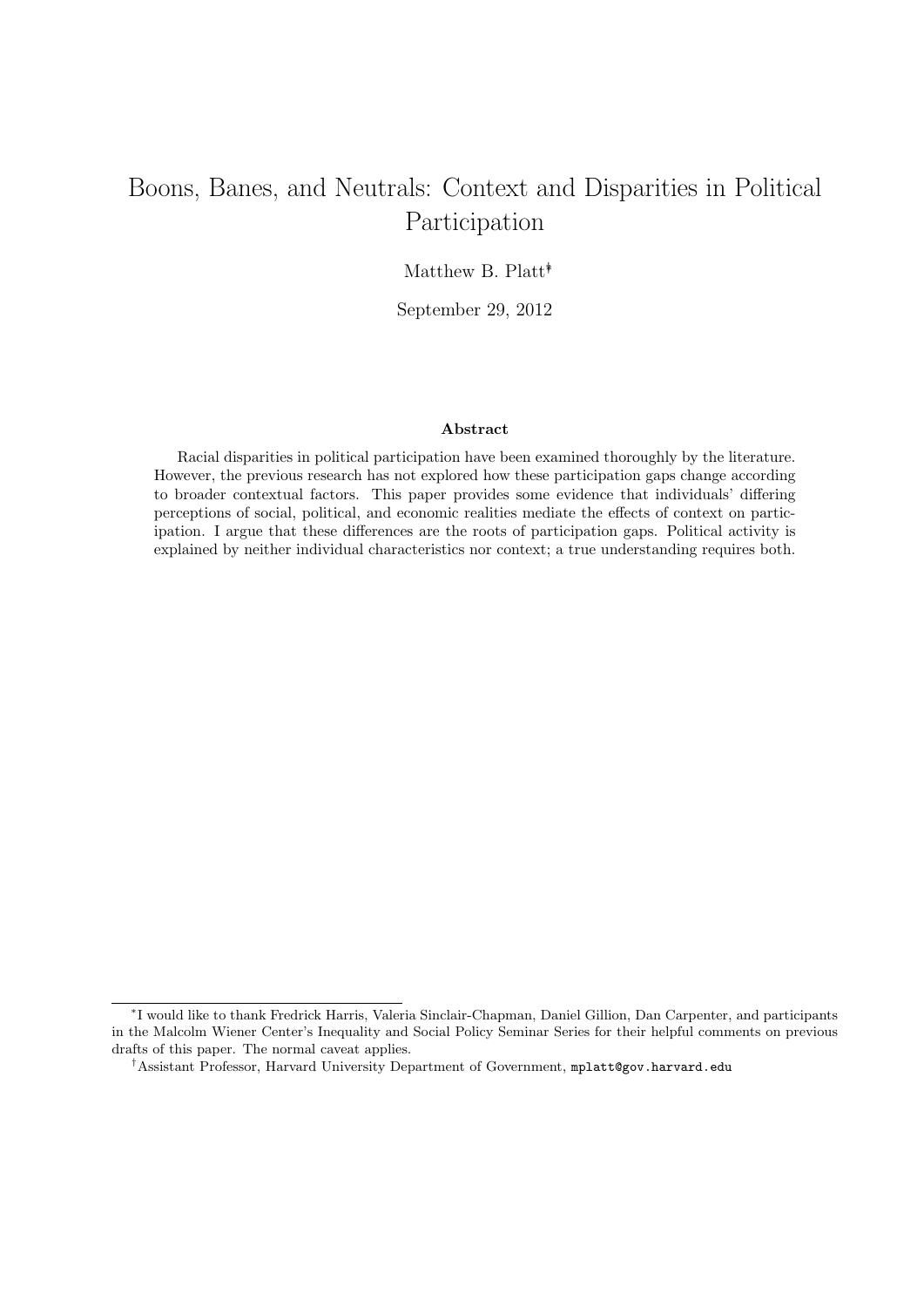Context is the frontier of participation research. The core contributions toward our understanding of why people participate generally focus on individuals' attributes – socioeconomic status, resources, political orientations, and personal recruitment (Verba, Schlozman and Brady 1995; Burns, Schlozman and Verba 2001). One of the greatest advantages of this approach is that it explains participation decisions within some generic democracy, a world devoid of context. Studies of context accept the fundamental nature of these contributions but seek to situate them within a world of urban sprawl (Oliver 1999; Humphries 2001), political party mobilizations (Rosenstone and Hansen 1993; Gershtenson 2002; Hill and Leighley 1993), descriptive representation (Bobo and Gilliam 1990; Gay 2001, 2002; Griffin and Keane 2006; Lawless 2004), anti-terrorism policies (Cho, Gimpel and Wu 2006), and social networks (Huckfeldt 1979; Cho 2003). The thread that binds these works together is the idea that continually changing political, economic, and social environments structure how we make decisions about whether, when, and how to engage in political activity. At their core, studies of context conceive of individual participation as a response to political, economic, and social conditions.

Much of the previous research on context and participation has focused on cross-sectional variation across some geographic space (Cho and Gimpel 2010). This study departs from that tradition in two ways. First, I employ a longitudinal approach to gauge how non-voting participation responds to changes in political and economic circumstances on the national level. Second, I use racial gaps in participation to illustrate how the effects of context can vary across individuals.<sup>1</sup> The research question is simple, how do national conditions shape racial gaps in participation?

The existence of racial gaps fluctuates almost as much in the literature as in the data itself. Initially, racial disparities in rates of participation were puzzling because – after controlling for socioeconomic status – black Americans participated at higher rates than their white counterparts (Verba and Nie 1972; Shingles 1981; Guterbock and London 1983; Welch and Secret 1981). Critics argued that this finding was an anomaly of surveys at the height of the Black Power movement. Accordingly, most research after 1985 found that there were no differences between white and black

<sup>&</sup>lt;sup>1</sup>Earlier versions of this paper sought to address participation gaps in terms of race, gender, class, and education, but that proved unwieldy. The focus on racial gaps is admittedly arbitrary, but some focus was necessary. As a matter of personal preference, I have chosen to engage specifically with the literature on black participation and racial gaps. The conclusion will speak to how these findings can be translated to other types of groups and participation gaps.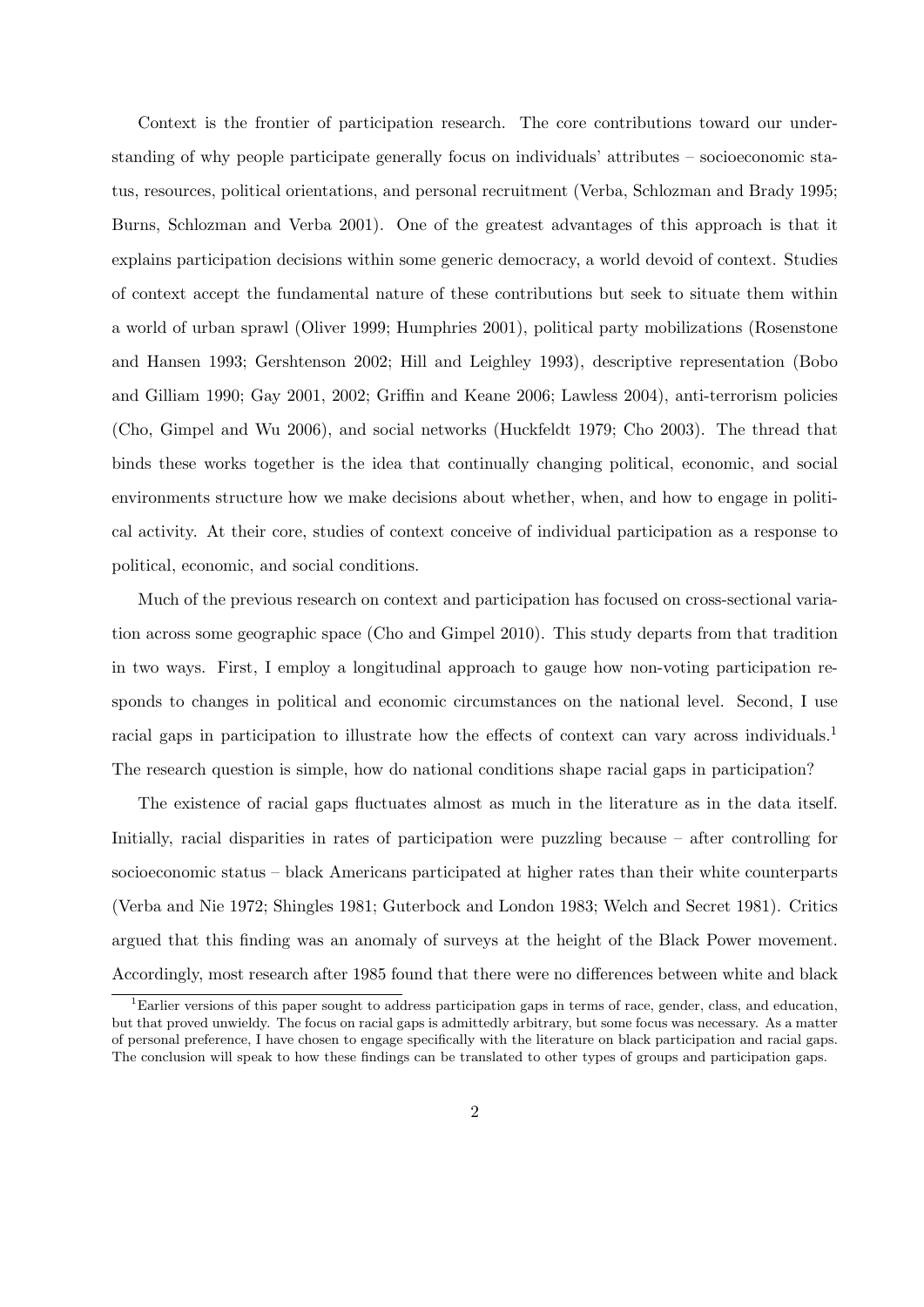participation rates once SES and/or resources were taken into account (Bobo and Gilliam 1990; Verba et al. 1993; Lien 1998; Leighley and Vedlitz 1999). In contrast to both of these sets of findings, I show that black Americans are generally less likely than white Americans to engage in a variety of forms of participation. The aim of this paper is not to account for the causes of these disparities. Instead, I seek to demonstrate that the gaps themselves are unstable, and that this instability is driven in part by changes in context. I make a straightforward argument: if a change in some contextual factor – national rates of unemployment, for example – increases (or decreases) the difference between black and white rates of participation, then it cannot be the case that unemployment has the same effect on black and white peoples' decisions to participate. Therefore, scholars of context and participation must be cognizant of which sorts of contextual factors are important for participation and how those factors interact with individual-level characteristics.

In addition to these contributions to the study of context, this work is relevant in a larger sense. As stated by Verba and Nie (1972), one of the primary reasons for studying political participation is because, in a democracy, citizen participation should have some impact on policy. The problem is that we lack both the theoretical tools and empirical results to make such strong causal connections. If participation has some instrumental value, then people should take action when there is either a higher chance of – or some enhanced motivation for – influencing policy. The connection between participation and policy must necessarily include how individual decisions relate to context. This paper allows us to begin to address questions regarding the timing and tactics of civic participation. It should be viewed as the beginning of a long trek towards integrating non-voting participation with policymaking.

The paper proceeds in four sections. Section 1 reviews the literature to develop the main argument and derive hypotheses about how racial gaps should vary over time. Section 2 discusses the data and methods used to explore the dynamics of these participation gaps. Section 3 presents the key findings: racial gaps in participation exist, and these gaps vary according to national conditions. Finally, Section 4 concludes with a discussion of how these findings establish the importance of identity in understanding contextual effects, and I offer ideas on how this work can lead toward future research on policy-motivated participation.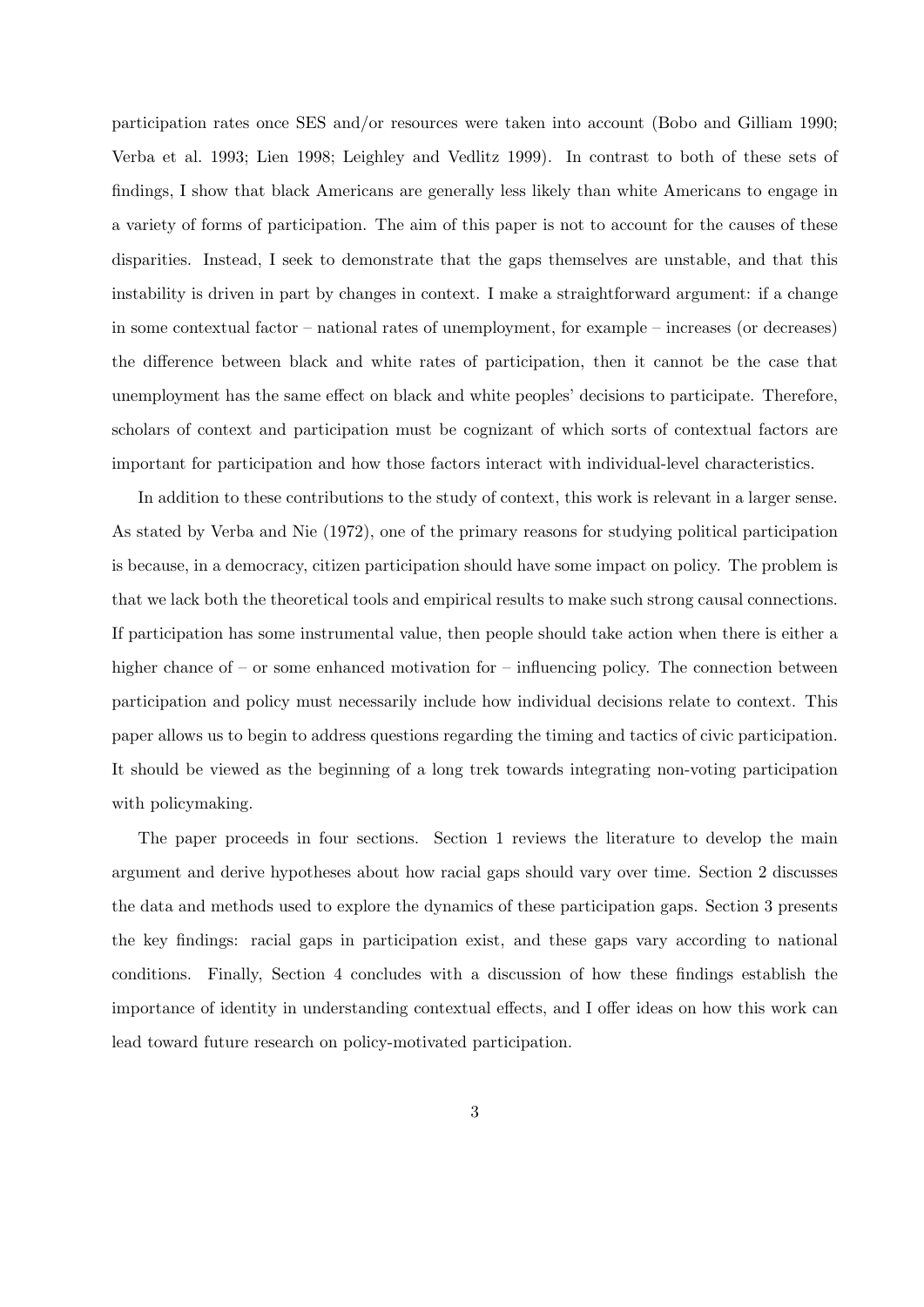### **1 Boons, Banes, and Neutrals**

The core argument of this paper is straightforward: the same objective conditions will have different effects across individuals' participation decisions. Sociological studies of social movements make this argument most explicitly through their use of "political opportunities". Political opportunities should be broadly understood as changes in social, political, and economic conditions that affect the probability that a movement will emerge and/or that a movement's tactics will be successful (Meyer 2004). One of the most famous examples of a political opportunity is the ravenous hunger of the boll weevil. McAdam (1999) argues that the devastation of the cotton crop (caused by the aforementioned appetites of boll weevils) allowed black farm laborers to migrate to the urban south, and these swelling black urban populations provided the recruits for the civil rights movement. The crucial link between boll weevil infestation and civil rights activism is identification (McAdam, Tarrow and Tilly 2001, 44-47). Black political organizers who identified with the cause of fighting against Jim Crow viewed the influx of black migrants as a boon to their mobilization efforts. Black migrants' racial identification as part of a group that was victimized by Jim Crow made them amenable to being mobilized. Conversely, a boll weevil-inspired surge in black populations could hypothetically produce an entirely different reaction for white political organizers. It could be a participatory boon in the form of counter-mobilization to the perceived threat of civil rights activism. It could act as a participatory bane if white people simply withdrew from local politics in the face of growing opposition, or it could have no effect on white participation. The broader point is that social movements provide a key insight for the study of political participation: identity can shape the perception of events, and the perception of events can shape behavior.

In this paper I am interested in how contextual effects vary by racial identification. The role that racial identity plays in political behavior has been well established in the literature (Shingles 1981; Dawson 1994; Tate 1994; Kinder and Winter 2001). Racial disparities in participation can be partially explained by black and white people's distinct reactions to the same objective conditions. Rather than seeking an exhaustive examination of all of the contextual factors that might account for participation gaps, this paper offers a modest test of the idea by focusing on factors that have traditionally been used in the study of participation: economic conditions, elections, and political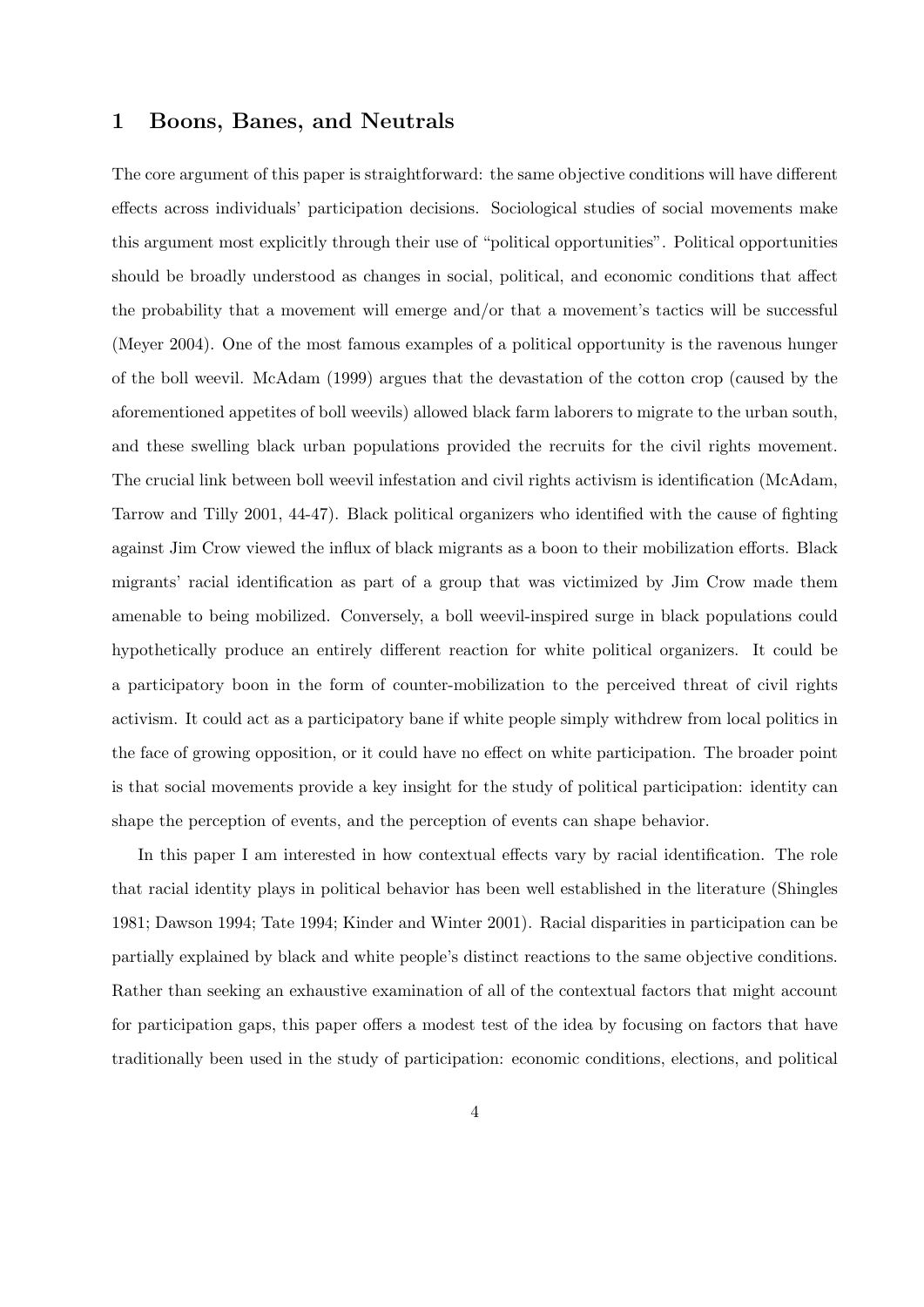empowerment. The same objective economic conditions can have vastly distinct effects on political activity, and that distinction is driven by how individuals identify their economic position relative to others. Poor economic conditions are a boon to those who externalize blame (Kinder and Kiewiet 1979; Feldman 1982; Arceneaux 2003) and a bane to those who internalize the blame for their economic circumstances (Scott and Acock 1979; Rosenstone 1982). Competitive elections provide participatory boons to the degree that individuals identify with political parties or policy issues (Hill and Leighley 1993, 1996; Gershtenson 2002; Corder and Wolbrecht 2006). Political empowerment works as a boon to participation if descriptive representation is translated into higher levels of trust, efficacy, and knowledge (Bobo and Gilliam 1990; Hansen 1997; Barreto, Segura and Woods 2004; Banducci, Donovan and Karp 2004; Lawless 2004). However, descriptive representation can also work as a participatory bane for those who become disengaged or demobilized (Gay 2001; Griffin and Keane 2006). Harris, Sinclair-Chapman and McKenzie (2006) provide the most complete look at the effects of national conditions on black political activity. I build on those results in two ways: first, I am interested in the effects of national conditions on individual-level behavior; and second, I offer a direct comparison of these effects for black and white participation. This discussion gives rise to two hypotheses.

*H1: Racial gaps in participation will exist even after controlling for socioeconomic status.*

*H2: Racial gaps in participation will vary according to changes in economic conditions, national election cycles, and political empowerment.*

The next section lays out the data and methods that are used to test these hypotheses.

## **2 Data and Methods**

The analysis requires individual-level measures of a variety of forms of political participation over regular intervals of time. Thankfully, the Roper Social and Political Trends Data provides such measures (Brady, Putnam et al. 2001). In almost monthly surveys from 1980 to 1994<sup>2</sup> respondents were asked if they had engaged in any of the following twelve activities: written a congressman or

 $2$ The actual data set extends back to 1973. However, limitations in the independent variables restricted our sample to 1980.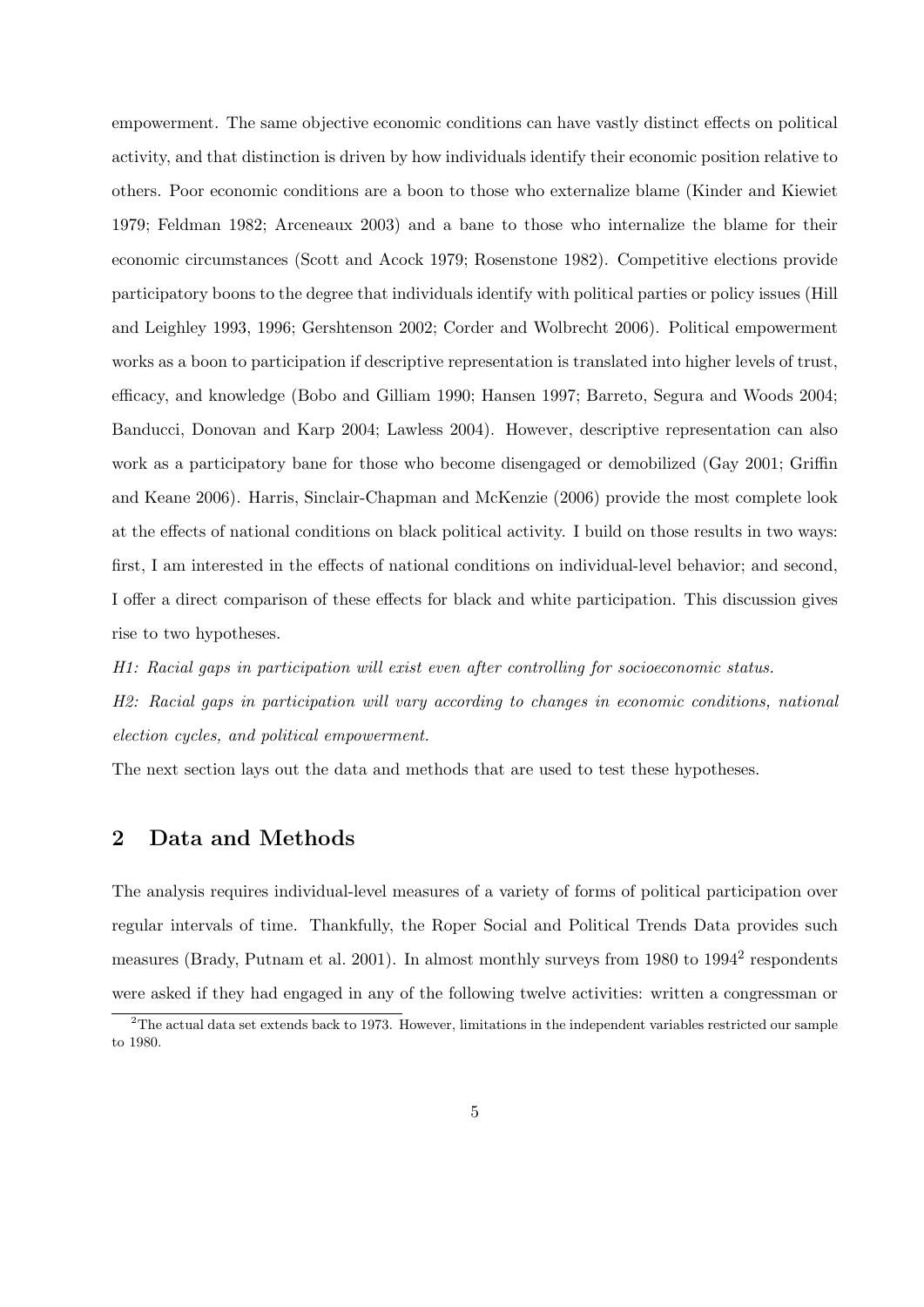senator, attended a political rally or speech, attended a public meeting on local affairs, held or ran for political office, served on a committee for a local organization, become an officer for a club or organization, written a letter to the paper, signed a petition, worked for a political party, made a speech, written an article for a magazine or newspaper, or been a member of a good government organization. The longitudinal nature of the data allows researchers to employ variables that tap into the changing political, economic, and social climates<sup>3</sup>.

As stated above, the goal of this analysis is not to provide a comprehensive explanation for participation gaps. I am interested in whether such gaps exist and how they vary according to economic conditions, election cycles, and political empowerment. Economic conditions are measured by three variables: unemployment, consumer sentiment, and income inequality. Unemployment is measured as the monthly, seasonally adjusted black unemployment rate reported by the Bureau of Labor Statistics. The idea is to see if the higher rates of unemployment that black people face lead to racial differences in participation. Consumer sentiment is measured using the consumer sentiment index developed by Thomson Reuters and the University of Michigan. A gini coefficient of income inequality was calculated based on monthly earnings data from the Merged Outgoing Rotations of the Current Population Survey (Feenberg and Roth 2005).<sup>4</sup> I expect that poor economic conditions will decrease racial gaps in participation by disproportionately boosting black activism. Arceneaux (2003) shows that attributing blame to larger causes (such as government failure) creates a participatory boost from poor economic conditions. Black Americans' racialized view of events should make them more likely to engage in this sort of blame attribution, so they should participate at higher levels relative to their white counterparts (Walton 1985; Tate 1994).

Political empowerment is also represented by three variables: levels of black interest legislation, the number of allies in positions of power, and whether Ronald Reagan is in office. The empowerment literature's core argument is that black officeholders provide signals of responsiveness to their black constituents (Bobo and Gilliam 1990). Rather than focusing on the number of black

<sup>&</sup>lt;sup>3</sup>The Roper Survey asks respondents "Now here is a list of things some people do about government or politics. Have you happened to have done any of those things in the past year?" As a result of this wording, the political opportunity variables are lagged by one year.

<sup>&</sup>lt;sup>4</sup>I should note that the Census Bureau uses additional income information to calculate its Gini index. As such, this method does not yield identical results when aggregated to the yearly level.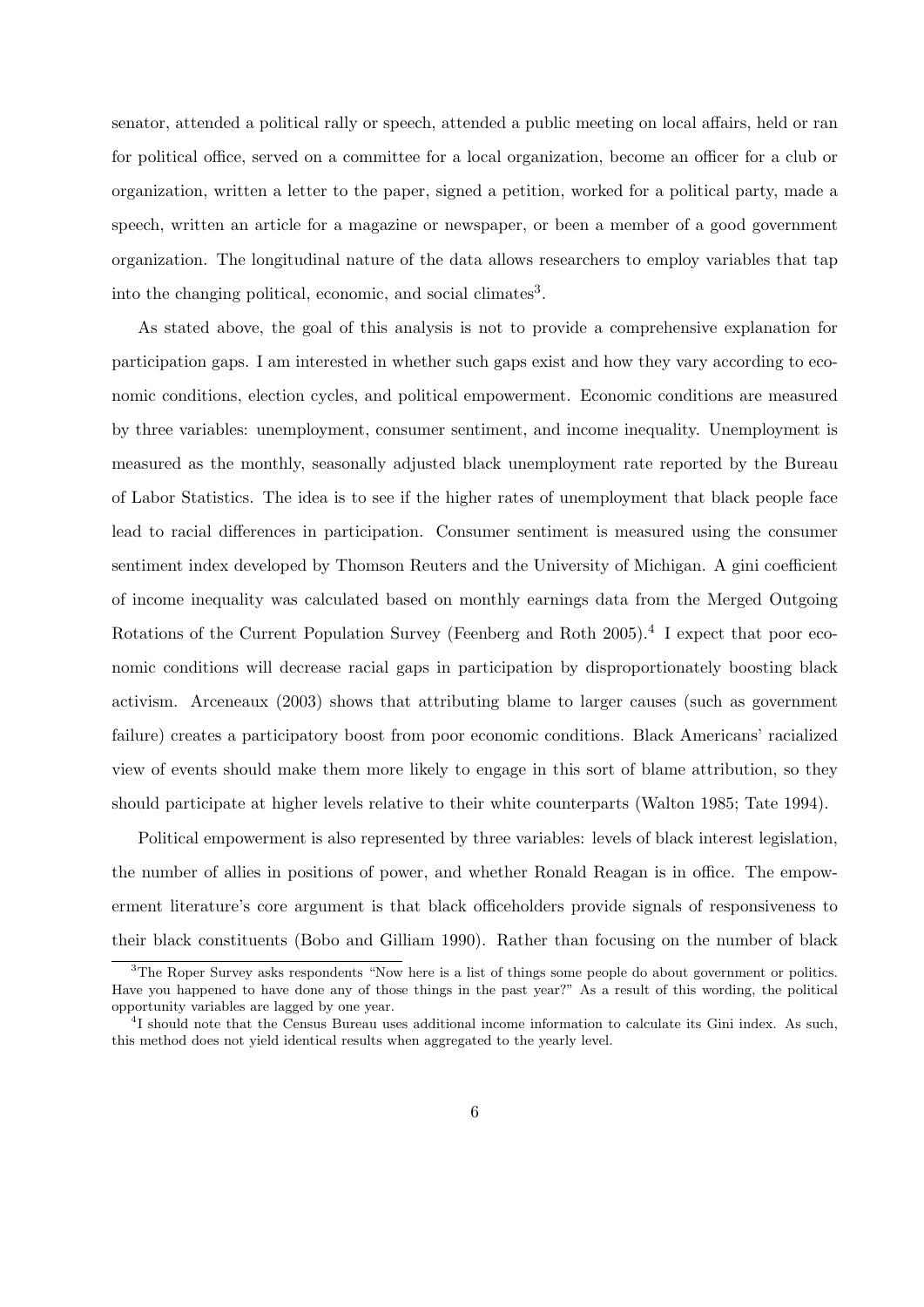officeholders, I include the number of black issue bills introduced in Congress for a given month. The hope is that this measure captures some of the actual responsiveness to black constituents, and it is measured as just the number of bills identified by Thomas with "black" as one of the congressional research service subject terms.<sup>5</sup> Having allies in power is a measure of empowerment taken from the study of social movements (Jenkins, Jacobs and Agnone 2003). This variable is measured as the number of black members of Congress who serve as a subcommittee chair. Given the sharp racial divides over the merits of the Reagan administration (Tate 1994; Platt 2008), I include a dummy for Reagan's term as a measure of non-responsiveness to black concerns. I expect that political empowerment (more bills introduced, more black subcommittee chairs, and no Reagan administration) will decrease racial gaps because black people will participate at disproportionately higher rates.

Lastly, election cycles are measured through a dummy for presidential election years. I do not have strong expectations for this relationship. My intuition is that elections serve as a generic wave that lifts all participatory boats. If that is the case, then national elections should not have any effect on racial gaps. Alternatively, elections could lead to greater mobilization of black voters as an easily identifiable voting bloc for the Democrats, so racial gaps would decrease. The individual level variables are chosen to approximate the insights offered by Verba, Schlozman and Brady (1995) and Burns, Schlozman and Verba (2001). I include measures of race, gender, age, education, job status, income, and whether or not the respondent has school-aged children. Although these are far from perfect proxies for civic skills or free time, they attempt to control for some of the major explanatory variables.

The data analysis consists of a random effects logit model using a two-step estimator developed by Borjas and Sueyoshi (1994). First, separate logit models are estimated for each month from 1980 to 1994. These models regress participation on age, education, income, job status, kids, race, and gender, yielding estimated coefficients for these variables and the intercept. Second, OLS is used to regress these coefficients on the contextual variables (economic conditions, election, and political empowerment), and that is done for all of the variables from the first stage (the intercept,

<sup>&</sup>lt;sup>5</sup>I manually went through to weed out false positives, such as bills relating to black lung disease.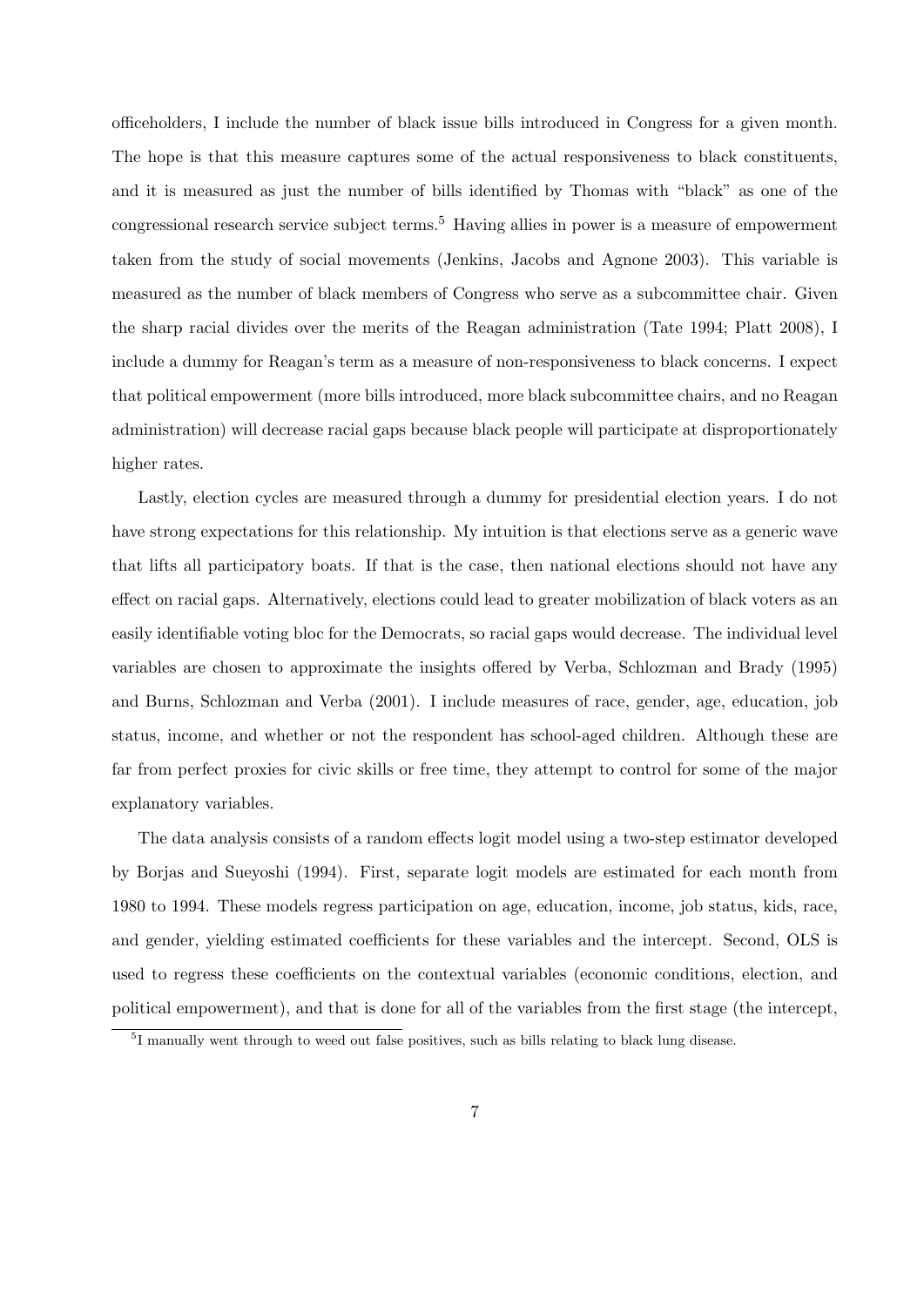age, education, income, job status, kids, race, and gender). The basic idea is to estimate the macro- and micro-level effects in separate steps. That is, the first step of the estimation provides the average effects for each time unit, and the second step treats these average effects as linear functions of unit-varying factors.<sup>6</sup> This creates a fully interactive model capable of teasing out variations in responses to changes in context.<sup>7</sup>

## **3 Results**

To ease the discussion of the findings, I consign the actual tables of coefficients to the appendix. Instead, I graphically present changes in predicted probabilities.

[Figure 1 about here.]

#### [Figure 2 about here.]

Figures 1 and 2 present the gaps in participation between black and white respondents. In six of the twelve measures of political activity, on average, white people participate at significantly higher rates than black people. This result is not in accordance with the literature on racial gaps. The question in the literature has been whether or not black Americans – once socioeconomic status is controlled for – participate more than their white counterparts (Verba and Nie 1972; Shingles 1981; Guterbock and London 1983; Bobo and Gilliam 1990; Verba et al. 1993; Leighley and Vedlitz 1999). I find racial gaps in the opposite direction. Figures 1(e), 1(h), and 1(i) reveal that black Americans tend not to work for political parties, write articles, or write letters at all. In terms of individual acts, the largest racial gap occurs for petition signing (see Figure  $2(c)$ ), and the largest ratio for white-black participation involves contacting elected officials (see Figure 1(c)). Figures 1 and 2 show that racial gaps in participation exist. The next step is to see how they vary with changes in national conditions.<sup>8</sup>

<sup>&</sup>lt;sup>6</sup>As with any multi-stage analysis, I make the requisite corrections to the covariance matrices highlighted by Huber, Kernell and Leoni (2005).

<sup>&</sup>lt;sup>7</sup>The coefficients presented in what follows should be viewed in terms of a given baseline: an unemployed, highschool-educated, black, male between the ages of 25 and 29 with a household income of \$21056.28 and who does not have school-aged children living at home.

<sup>8</sup>There were not any results in which there was both a significant racial disparity and a discernible effect for presidential elections, so it will not be included in the discussion.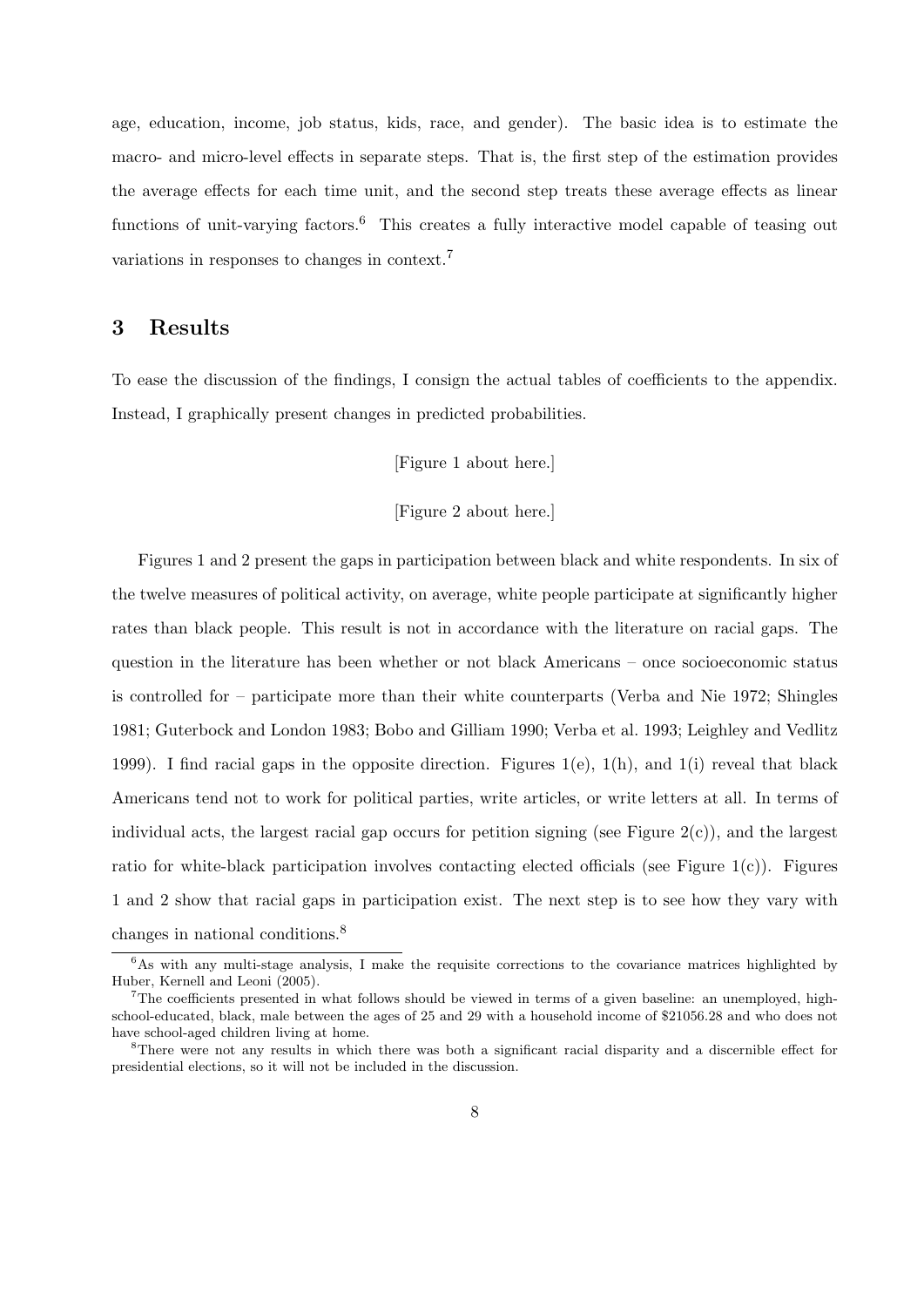#### [Figure 3 about here.]

Figure 3 displays the relationships between unemployment and forms of political participation. With a few exceptions, these plots show that rising rates of black unemployment decrease racial gaps in political activity. This transition is perhaps most dramatically expressed by Figure 3(b). Contacting an elected official had the greatest white-black participation ratio; however, we cannot confidently claim the existence of a racial gap in contacting once black unemployment rises above 16%. We see a similar pattern for overall participation. The declines in racial gaps are far less pronounced for working for a political party and signing a petition. These results add support to the notion that black Americans are generally less mobilized than white Americans. Given the racial differences in socioeconomic status and overall levels of activism, a lack of black mobilization would fit within a story of rational recruitment strategies (Brady, Schlozman and Verba 1999). I singled out writing articles and letters as activities that black people are extremely unlikely to engage in. In line with that evidence, we see only very marginal declines in the racial gap in article-writing and an increase in the racial gap for writing letters. The interpretation is that black Americans are willing to at least minimally respond to high unemployment by writing an article, but they remain unwilling to write letters. Lastly, Figures  $3(g)-3(i)$  add some caveats about the existence of racial gaps. These plots show that at the lowest rates of black unemployment (in this sample) racial disparities do exist, but the levels of activity become racially indistinguishable relatively quickly as unemployment rises.

#### [Figure 4 about here.]

Figure 4 shows the relationship between the consumer sentiment index and racial gaps in participation. Once again, contacting an official presents the most dramatic case. Higher consumer confidence is a boon to white participation and a bane to black participation. The results are more complicated for overall participation and signing petitions. Both white and black people sign fewer petitions and generally participate less as they feel better about the economy, but the drop for black participation appears to be slightly less steep. Taken together, the results for unemployment (Figure 3) and consumer confidence (Figure 4) lend support to the idea that poor economic condi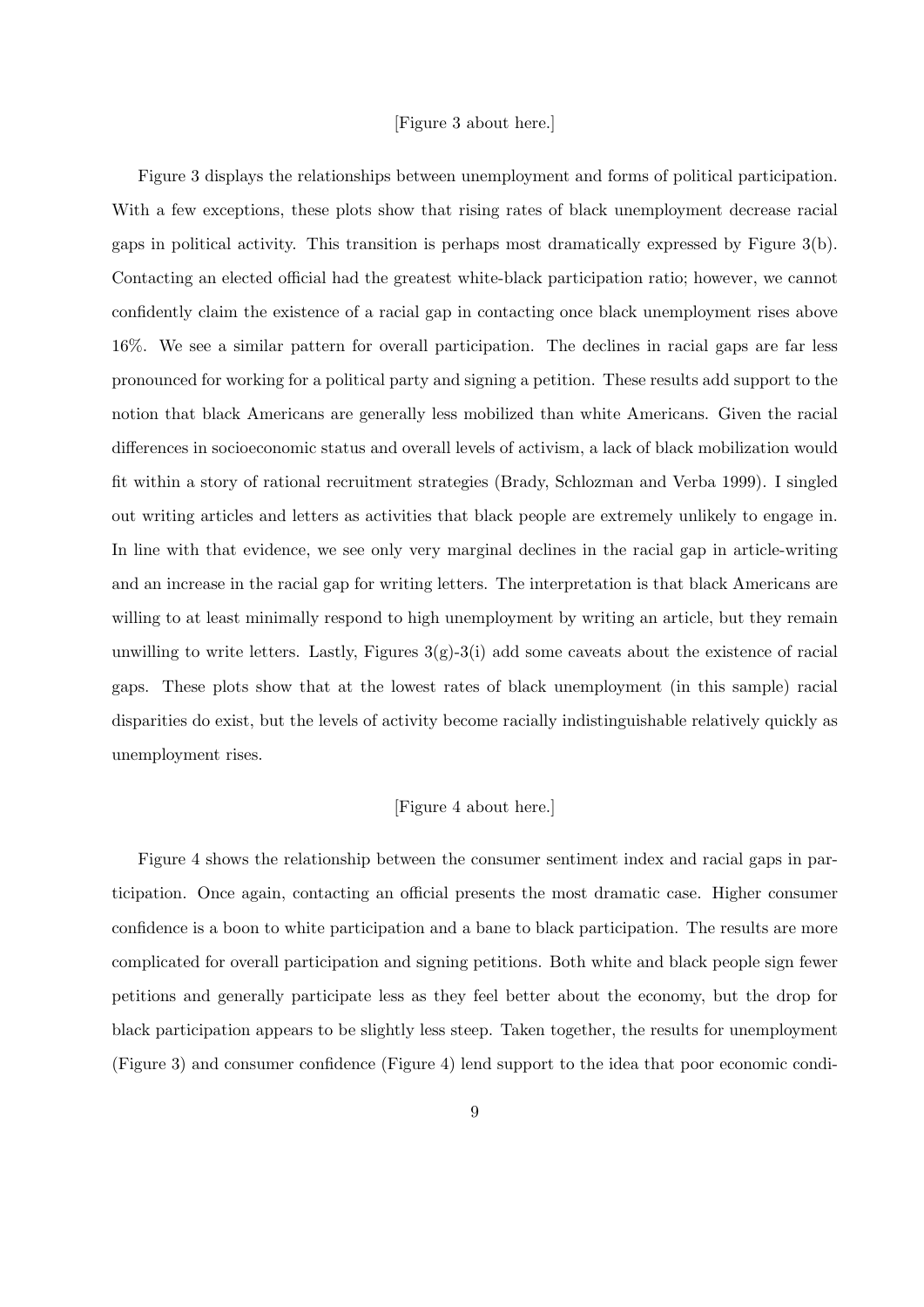tions are less harmful for rates of black participation relative to white participation. Whether this finding means that black Americans are more likely to externalize blame for economic difficulties is a question for future research. These results could be compatible with that argument.

#### [Figure 5 about here.]

The expectation was that political empowerment would decrease racial gaps in political activity as black people engaged with a more responsive national government. Figure 5 and Figure 6 provide a decidedly mixed picture. Congressional responsiveness to black issues has a neutral effect on both black and white rates of overall participation. There is possibly a slight decline for white participation in Figure 5a, but both lines are basically flat – preserving the large racial gap. Increasing black issue legislation has the opposite effects expected for contacting an elected official; it acts as a boon to white rates of contacting and a bane to black rates of activity. Only petition signing conforms to expectations, and even here the effects are not dramatic. Congressional responsiveness to black issue concerns seems to play a limited role in shaping participation decisions regardless of race. Turning attention to Figure 6, having allies in power is only a boon for black rates of contacting. Otherwise, more black subcommittee chairs depresses political activity across the board for white people and for black rates of overall participation and petition signing. Although my expectations were not met with these sets of findings, they highlight the central point of the paper. Changes in our political context can have vastly different results depending on both individual characteristics and the type of activity. Contextual factors can act as boons, banes, or neutrals.

[Figure 6 about here.]

## **4 Conclusion**

The ultimate goal of participation research is to explain how individual citizens' choices can shape public policy. There are a number of necessary steps before this worthy goal can be achieved. I have argued that the timing of activism and the choice of tactics are two of the most basic steps on the path to a comprehensive, instrumental view of participation. This paper makes three contributions toward a better understanding of the timing and tactics of political participation. First,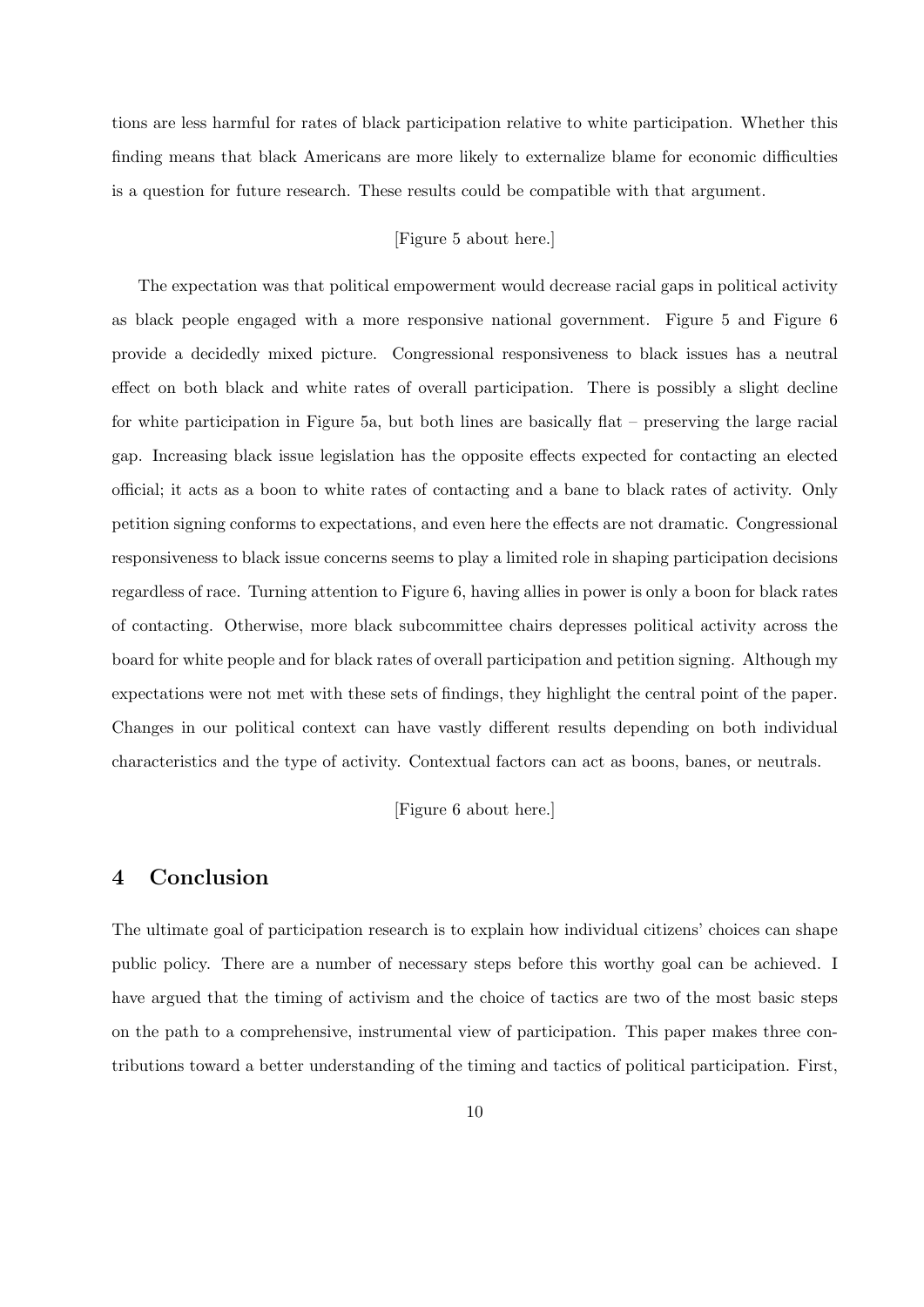I offer an empirical contribution by examining how individual-level activity is shaped by national conditions over an extended time period. Most studies of the relationship between context and non-voting political activity focus on how context varies spatially – across neighborhoods, towns, states, regions, etc. I focus on temporal variation because it allows for greater leverage in answering questions of how participation serves as a real-time reaction to political, social, and economic events. The findings here show that individuals' decisions to become active are shaped by fluctuations in broad economic circumstances and their perceptions of how responsive the government is to their interests.

Second, I contribute to an understanding of the tactics of participation by examining the individual forms of activity rather than only an index of overall activism. These findings provide some nice intuitions about individual choices about how to participate. The unemployment rate was the biggest driver of changes in civic participation. This fits in with our conventional wisdom that unemployment is an indicator that citizens are able to clearly understand and incorporate into their political decisions. More collective forms of activity (rallies and various organization-based acts) were both more racially egalitarian and less responsive to changes in the broader environment. It is possible that these types of actions are driven far more by local rather than national considerations. Lastly, we saw that decisions to personally contact an official are both the most responsive to changes in context and those responses are more racially polarized than for other activities. That set of findings fits in with our understanding of racial differences in political orientations (Shingles 1981). Disaggregated participation allows us to see that people respond to changes in national conditions with the forms of participation that make the most intuitive sense. It appears that individuals are rational enough to not use participatory wrenches on policy screws.

The final contribution is conceptual. I have tried to meld insights from social movements with the insights from political participation to argue that identity is the key to understanding both the timing and tactics of non-voting political activity. Looking at racial gaps in participation provides the most basic look at this idea. We saw that racial identity was crucial for understanding whether high unemployment depressed or invigorated political action, and the effects of perceived government responsiveness were vastly different depending on the identity of the respondent. The next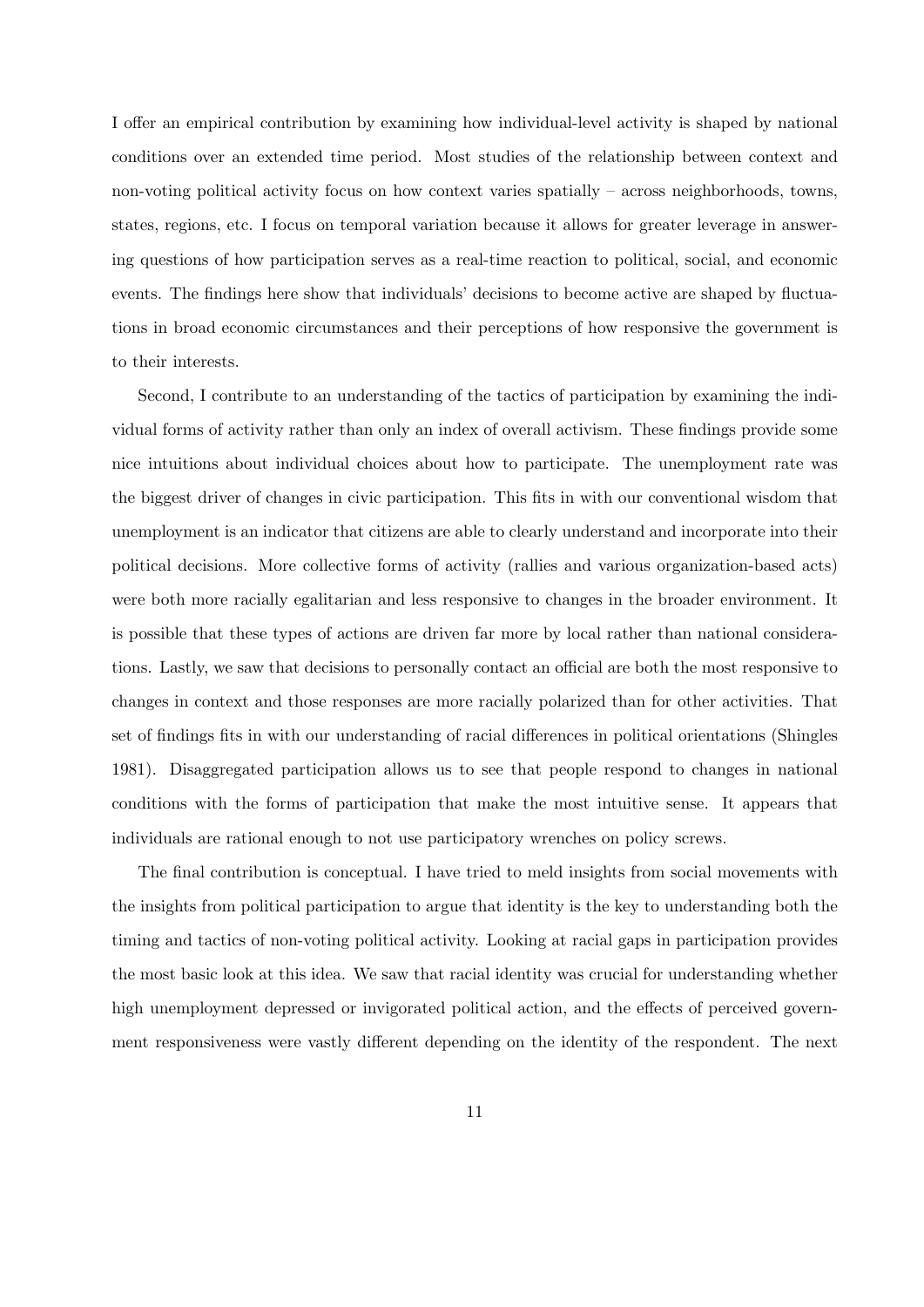step is to move towards more complicated political identities, with the ultimate goal of understanding how policy-based identities shape participation. Without being able to tie individuals' policy preferences and identities to their political actions, we will never be able to establish individual participation decisions as an integral part of the policy process. That ambitious research agenda remains a subject for future research. However, this paper makes a modest step in that direction by showing how racial identity shapes whether context acts as a boon, a bane, or a neutral.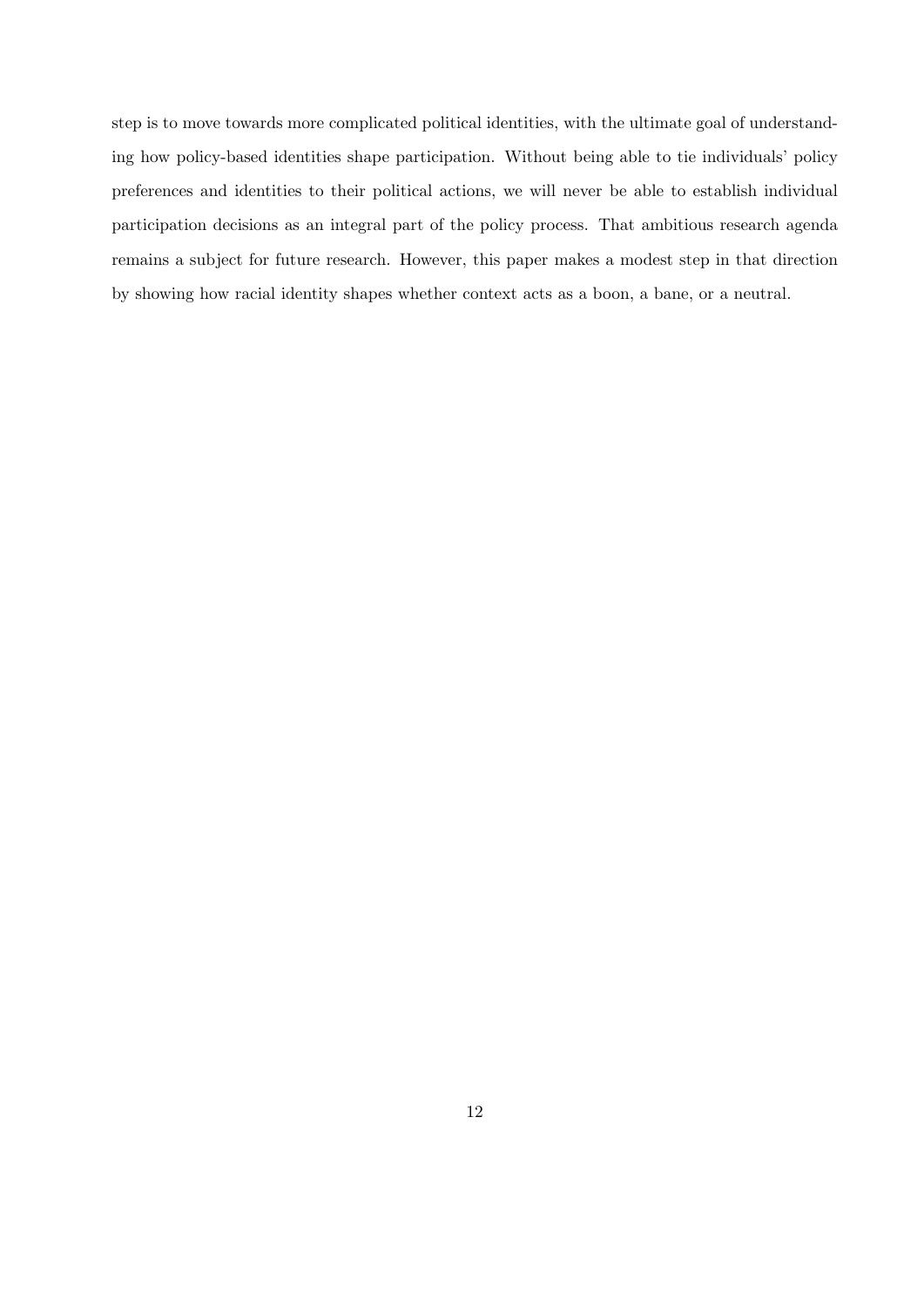## **References**

- Arceneaux, Kevin. 2003. "The Conditional Impact of Blame Attribution on the Relationship Between Economic Adversity and Turnout." *Political Research Quarterly* 56:67–75.
- Banducci, Susan, Todd Donovan and Jeffrey A. Karp. 2004. "Minority Representation, Empowerment, and Participation." *Journal of Politics* 66:534–556.
- Barreto, Matt A., Gary M. Segura and Nathan D. Woods. 2004. "The Mobilizing Effect of Majority-Minority Districts on Latino Turnout." *American Political Science Review* 98:65–75.
- Bobo, Lawrence and Franklin Gilliam. 1990. "Race, Sociopolitical Participation, and Black Political Empowerment." *American Political Science Review* 84:377–397.
- Borjas, George J. and Glenn T. Sueyoshi. 1994. "A Two-Stage Estimator for Probit Models with Structural Group Effects." *Journal of Econometrics* 64:165–182.
- Brady, Henry E., Kay Lehman Schlozman and Sidney Verba. 1999. "Prospecting for Participants: Rational Expectations and the Recruitment of Political Activists." *American Political Science Review* 93:153–168.
- Brady, Henry E., Robert Putnam et al. 2001. Roper Social and Political Trends Data, 1973-1994. Data set from Roper Starch Worldwide.
- Burns, Nancy, Kay Lehman Schlozman and Sidney Verba. 2001. *The Private Roots of Public Action: Gender, Equality, and Political Participation*. Cambridge: Harvard University Press.
- Cho, Wendy K. Tam. 2003. "Contagion Effects and Ethnic Contribution Networks." *American Journal of Political Science* 47:368–387.
- Cho, Wendy K. Tam and James G. Gimpel. 2010. "Rough Terrain: Spatial Variation in Campaign Contributing and Volunteerism." *American Journal of Political Science* 54(1):74–89.
- Cho, Wendy K. Tam, James G. Gimpel and Tony Wu. 2006. "Clarifying the Role of SES in Political Participation: Policy Threat and Arab American Mobilization." *Journal of Politics* 68:977–991.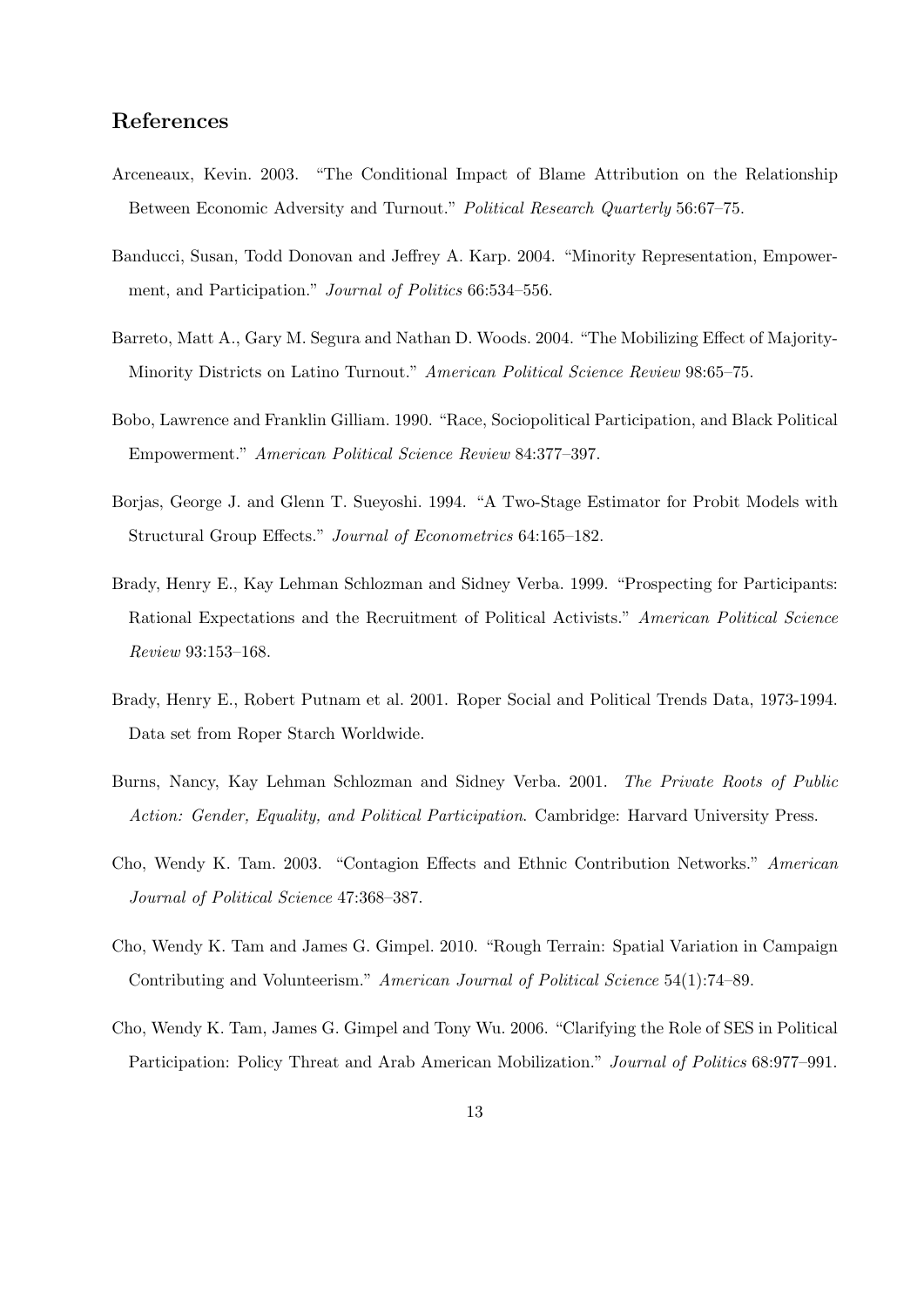- Corder, J. Kevin and Christina Wolbrecht. 2006. "Political Context and the Turnout of New Women Voters after Suffrage." *Journal of Politics* 68:38–49.
- Dawson, Michael C. 1994. *Behind the Mule: Race and Class in African-American Politics*. Princeton: Princeton University Press.
- Feenberg, Daniel and Jean Roth. 2005. Current Population Survey Labor Extracts, 1979-2004. Data set from National Bureau of Economic Research.
- Feldman, Stanley. 1982. "Economic Self-Interest and Political Behavior." *American Journal of Political Science* 26:446–466.
- Gay, Claudine. 2001. "The Effect of Black Congressional Representation on Political Participation." *American Political Science Review* 95:589–617.
- Gay, Claudine. 2002. "Spirals of Trust? The Effect of Descriptive Representation on the Relationship between Citizens and Their Government." *American Journal of Political Science* 46:717–732.
- Gershtenson, Joseph. 2002. "Partisanship and Participation in Political Campaign Activities, 1952- 1996." *Political Research Quarterly* 55:687–714.
- Griffin, John D. and Michael Keane. 2006. "Descriptive Representation and the Composition of African American Turnout." *American Journal of Political Science* 50:998–1012.
- Guterbock, Thomas M. and Bruce London. 1983. "Race, Political Orientation, and Participation: An Empirical Test of Four Competing Theories." *American Sociological Review* 48:439–453.
- Hansen, Susan B. 1997. "Talking About Politics: Gender and Contextual Effects on Political Proselytizing." *Journal of Politics* 59:73–103.
- Harris, Fredrick C., Valeria Sinclair-Chapman and Brian McKenzie. 2006. *Countervailing Forces in African-American Civic Activism, 1973 - 1994*. Cambridge: Cambridge University Press.
- Hill, Kim Quaile and Jan E. Leighley. 1993. "Party Ideology, Organization, and Competitiveness as Mobilizing Forces in Gubernatorial Elections." *American Journal of Political Science* 37:1158– 1178.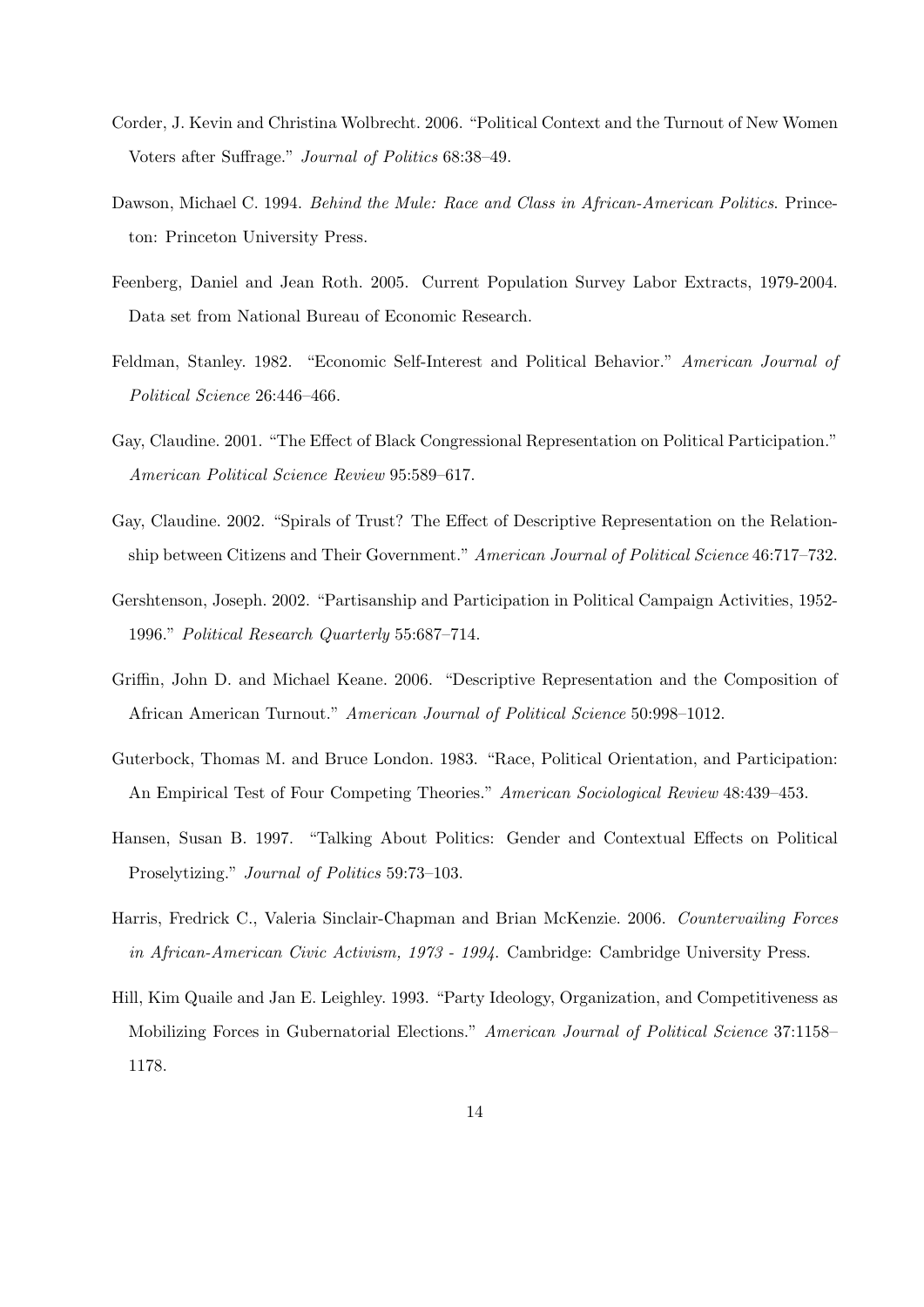- Hill, Kim Quaile and Jan E. Leighley. 1996. "Political Parties and Class Mobilization in Contemporary United States Elections." *American Journal of Political Science* 40:787–804.
- Huber, John D., Georgia Kernell and Eduardo L. Leoni. 2005. "Institutional Context, Cognitive Resources and Party Attachments Across Democracies." *Political Analysis* 13:365–386.
- Huckfeldt, R. Robert. 1979. "Political Participation and the Neighborhood Social Context." *American Journal of Political Science* 23:579–592.
- Humphries, Stan. 2001. "Who's Afraid of the Big, Bad Firm: The Impact of Economic Scale on Political Participation." *American Journal of Political Science* 45:678–699.
- Jenkins, J. Craig, David Jacobs and Jon Agnone. 2003. "Political Opportunities and African-American Protest, 1948-1997." *American Journal of Sociology* 109:277–303.
- Kinder, Donald R. and D. Roderick Kiewiet. 1979. "Economic Discontent and Political Behavior: The Role of Personal Grievances and Collective Economic Judgments in Congressional Voting." *American Journal of Political Science* 23:495–527.
- Kinder, Donald R. and Nicholas Winter. 2001. "Exploring the Racial Divide: Blacks, Whites, and Opinion on National Policy." *American Journal of Political Science* 45:439–456.
- Lawless, Jennifer L. 2004. "Politics of Presence? Congresswomen and Symbolic Representation." *Political Research Quarterly* 57:81–99.
- Leighley, Jan E. and Arnold Vedlitz. 1999. "Race, Ethnicity, and Political Participation: Competing Models and Contrasting Explanations." *Journal of Politics* 61:1092–1114.
- Lien, Pei-Te. 1998. "Does the Gender Gap in Political Attidues and Behavior Vary across Racial Groups." *Political Research Quarterly* 51:869–894.
- McAdam, Doug. 1999. *Political Process and the Development of Black Insurgency, 1930-1970*. Second ed. Chicago: University of Chicago Press.
- McAdam, Doug, Sidney Tarrow and Charles Tilly. 2001. *Dynamics of Contention*. Cambridge: Cambridge University Press.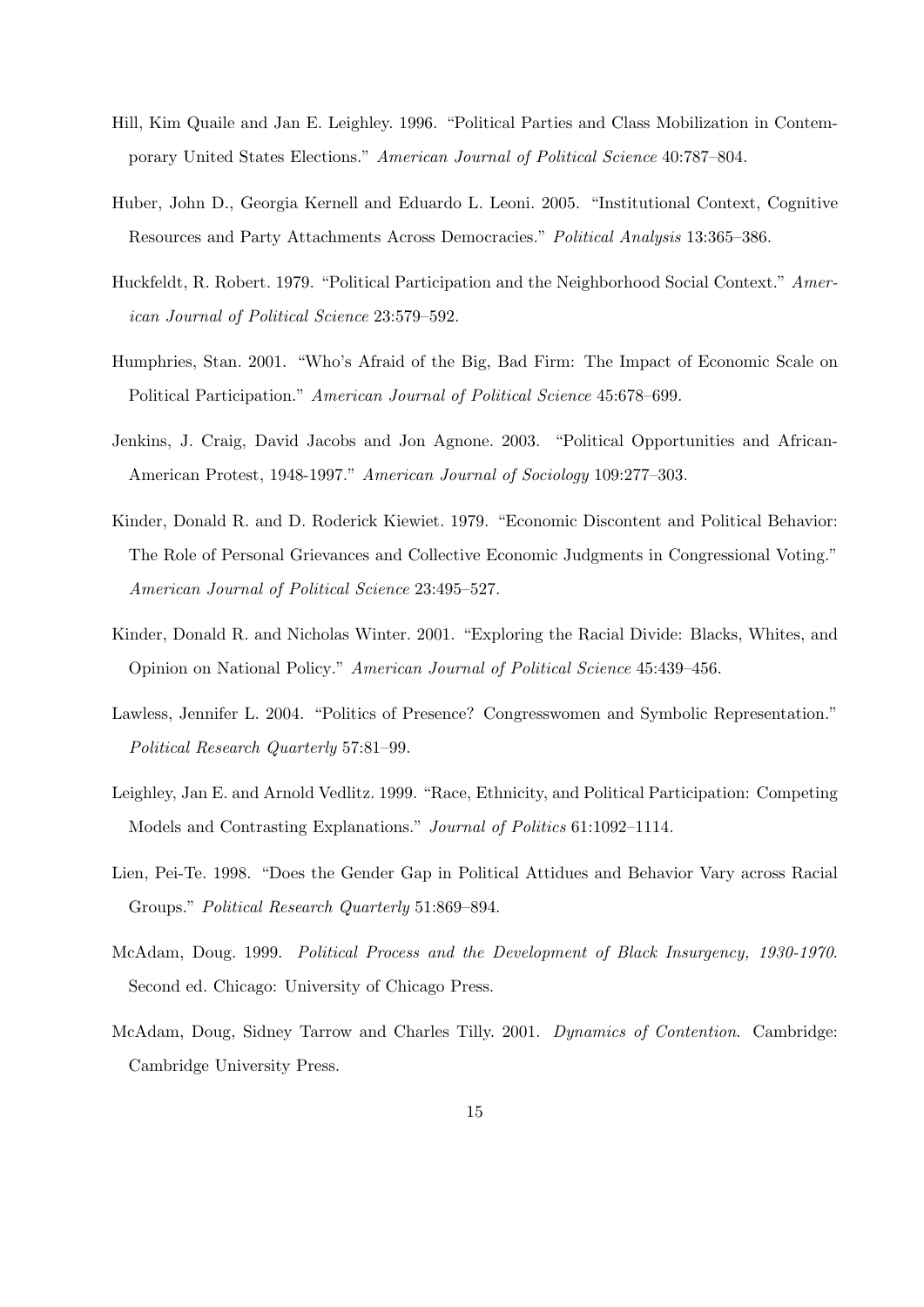- Meyer, David S. 2004. "Protest and Political Opportunities." *Annual Review of Sociology* 30:125– 145.
- Oliver, J. Eric. 1999. "The Effects of Metropolitan Economic Segregation on Local Civic Participation." *American Journal of Political Science* 43:186–212.
- Platt, Matthew B. 2008. "Participation for What? A Policy-motivated Approach to Political Activism." *Political Behavior* 30:391–413.
- Rosenstone, Steven J. 1982. "Economic Adversity and Voter Turnout." *American Journal of Political Science* 26:25–46.
- Rosenstone, Steven and John Mark Hansen. 1993. *Mobilization, Participation, and Democracy*. New York: Macmillan.
- Scott, Wilbur J. and Alan C. Acock. 1979. "Socioeconomic Status, Unemployment Experience, and Political Participation: A Disentangling of Main and Interaction Effects." *Political Behavior* 1:361–381.
- Shingles, Richard D. 1981. "Black Consciousness and Political Participation: The Missing Link." *The American Political Science Review* 75:76–91.
- Tate, Katherine. 1994. *From Protest to Politics: The New Black Voters in American Elections*. Enlarged ed. Cambridge: Harvard University Press.
- Verba, Sidney, Kay Lehman Schlozman, Henry Brady and Norman H. Nie. 1993. "Race, Ethnicity and Political Resources: Participation in the United States." *British Journal of Political Science* 23:453–497.
- Verba, Sidney, Kay Lehman Schlozman and Henry E. Brady. 1995. *Voice and Equality: Civic Voluntarism in American Politics*. Cambridge: Harvard University Press.
- Verba, Sidney and Norman Nie. 1972. *Participation in America*. New York: Harper and Row.
- Walton, Hanes, Jr. 1985. *Invisible Politics: Black Political Behavior*. Albany: State University of New York Press.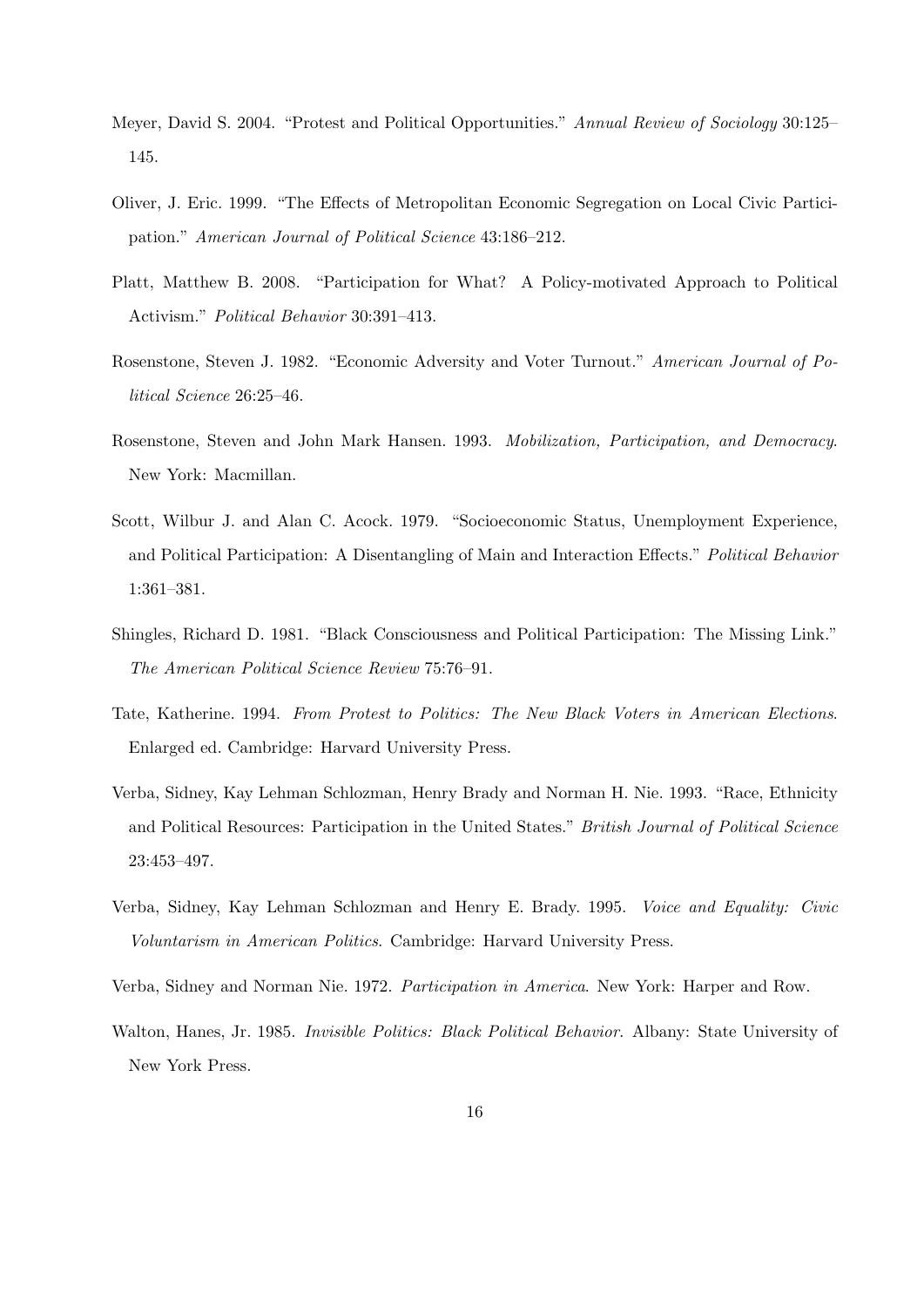Welch, Susan and Philip Secret. 1981. "Sex, Race and Political Participation." *Western Political Quarterly* 34:5–16.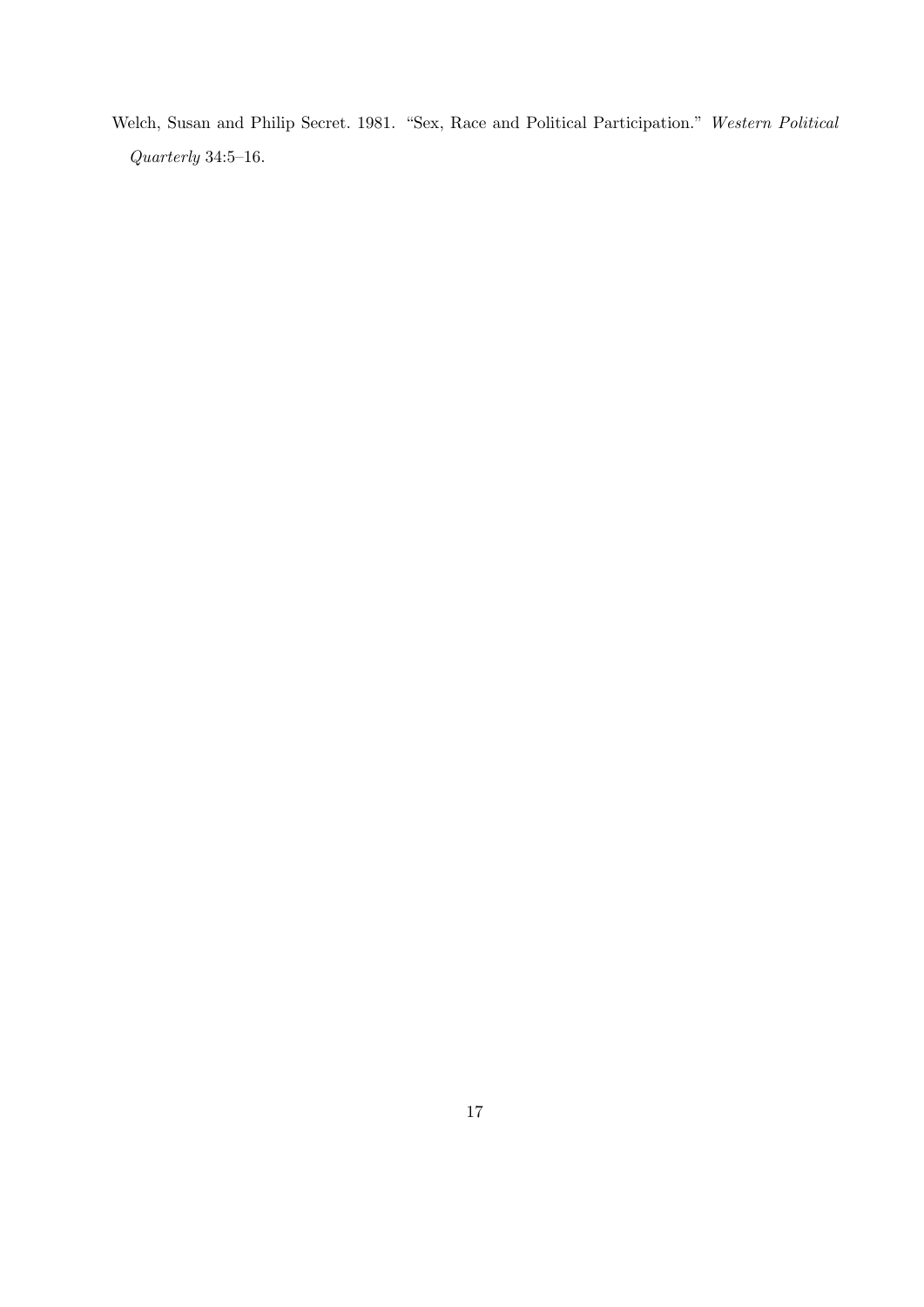# **List of Figures**

| $\mathbf{1}$   | Racial gaps exist: These plots show the predicted probabilities for black and white men. Each plot     |    |
|----------------|--------------------------------------------------------------------------------------------------------|----|
|                | is shown on the same scale. Solid lines with triangles indicate that the differences between black     |    |
|                | and white participation are statistically significant. Dotted lines with circles are insignificant     | 19 |
| $\overline{2}$ | Racial gaps exist (Continued): These plots show the predicted probabilities for black and white men.   |    |
|                | The scale for these plots is not the same as those in Figure 1. Solid lines with triangles indicate    |    |
|                | that the differences between black and white participation are statistically significant. Dotted lines |    |
|                |                                                                                                        | 20 |
| 3              | Higher unemployment is a boon to black participation: These plots show how the racial gaps in par-     |    |
|                | ticipation shift as black unemployment increases. The solid red lines are the predicted probabilities  |    |
|                | of participating for white men, and dashed blue lines are the predicted probabilities of participating |    |
|                |                                                                                                        | 21 |
| $\overline{4}$ | Black participation is better suited for weathering tough economic times: These plots show how         |    |
|                | the racial gaps in participation shift as consumer sentiment increases. The solid red lines are        |    |
|                | the predicted probabilities of participating for white men, and dashed blue lines are the predicted    |    |
|                | probabilities of participating for black men. The dotted lines are the $95\%$ confidence intervals     | 22 |
| $\overline{5}$ |                                                                                                        |    |
|                | Responsiveness to black issue concerns is not necessarily a boon to participation: These plots show    |    |
|                | how the racial gaps in participation shift as the number of black issue bills introduced in Congress   |    |
|                | increases. The solid red lines are the predicted probabilities of participating for white men, and     |    |
|                | dashed blue lines are the predicted probabilities of participating for black men. The dotted lines     |    |
|                |                                                                                                        | 23 |
| 6              | More black people in positions of power is devastating for white participation: These plots show       |    |
|                | how the racial gaps in participation shift as the number of black subcommittee chairs increases.       |    |
|                | The solid red lines are the predicted probabilities of participating for white men, and dashed blue    |    |
|                | lines are the predicted probabilities of participating for black men. The dotted lines are the $95\%$  |    |
|                |                                                                                                        | 24 |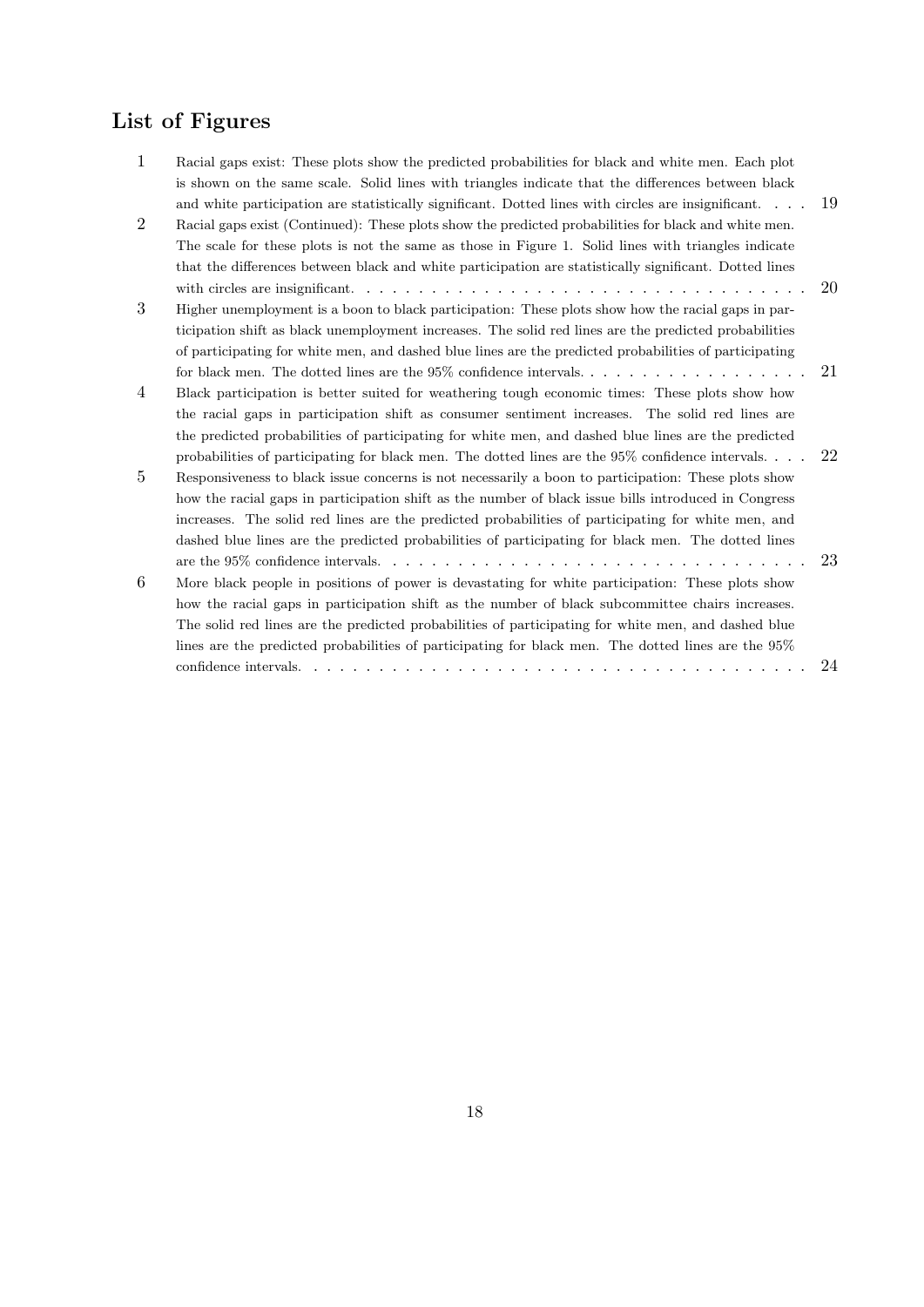Figure 1: Racial gaps exist: These plots show the predicted probabilities for black and white men. Each plot is shown on the same scale. Solid lines with triangles indicate that the differences between black and white participation are statistically significant. Dotted lines with circles are insignificant.

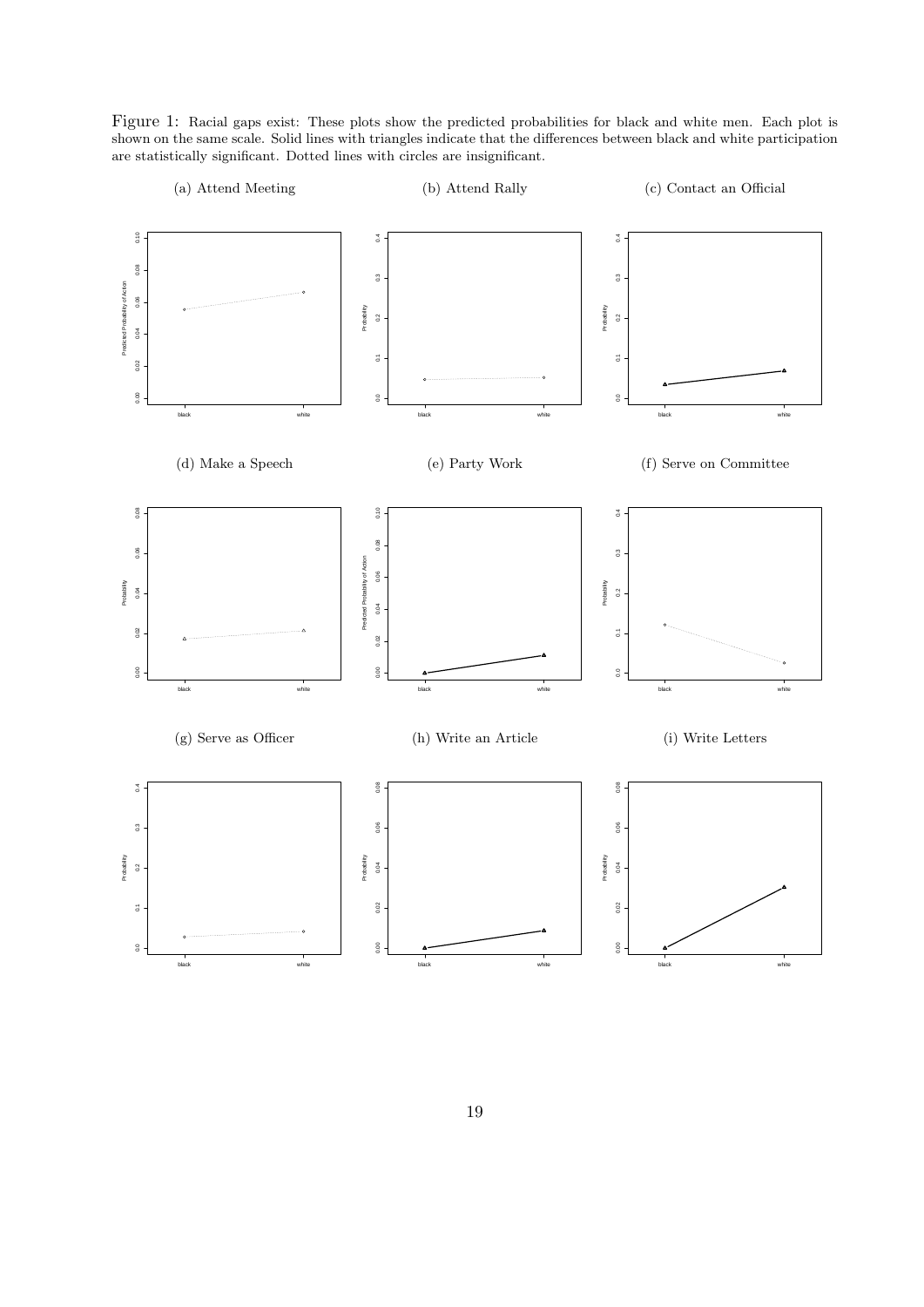Figure 2: Racial gaps exist (Continued): These plots show the predicted probabilities for black and white men. The scale for these plots is not the same as those in Figure 1. Solid lines with triangles indicate that the differences between black and white participation are statistically significant. Dotted lines with circles are insignificant.

(a) Join an Organization

(b) Overall Participation

(c) Sign a Petition

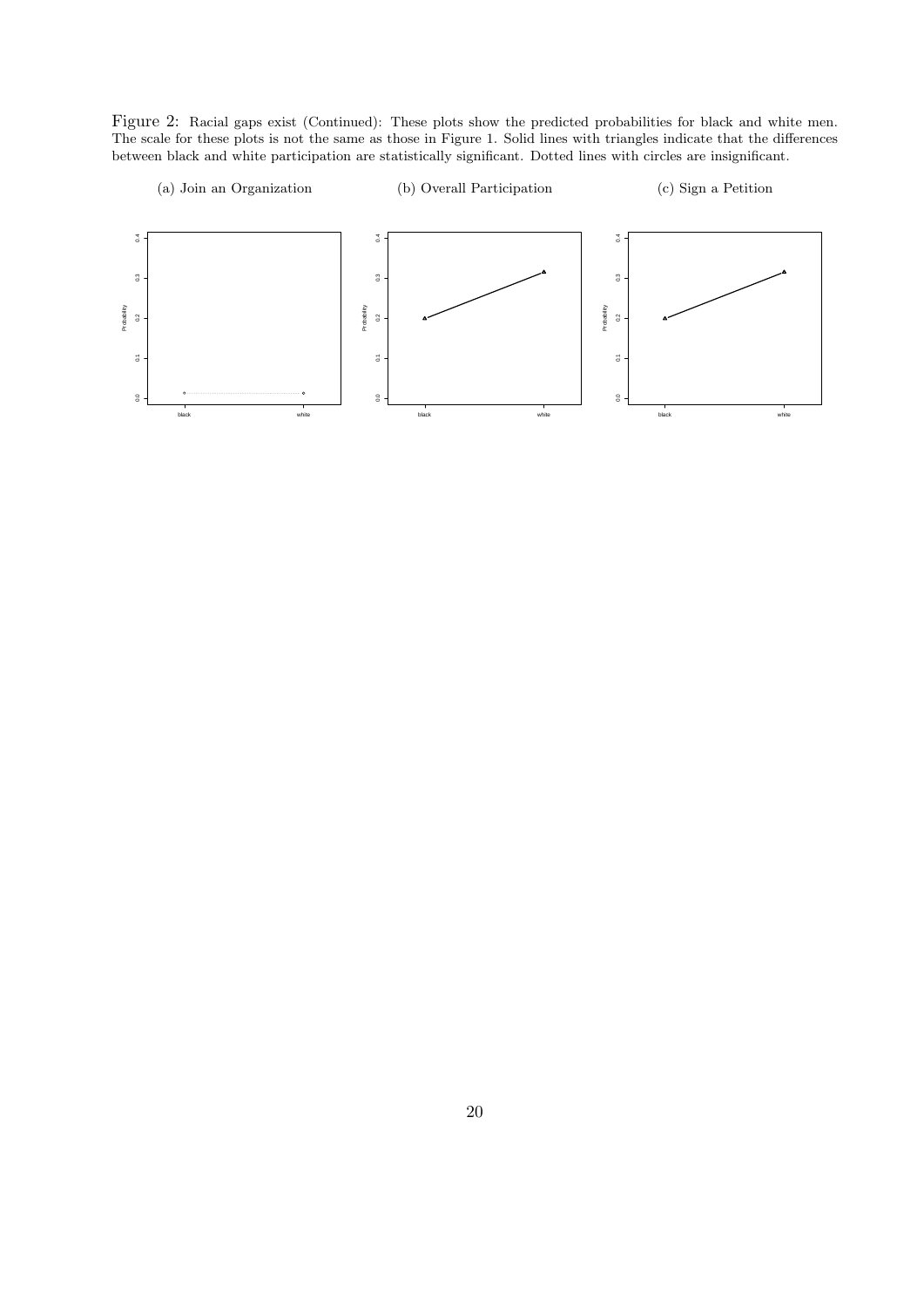Figure 3: Higher unemployment is a boon to black participation: These plots show how the racial gaps in participation shift as black unemployment increases. The solid red lines are the predicted probabilities of participating for white men, and dashed blue lines are the predicted probabilities of participating for black men. The dotted lines are the 95% confidence intervals.

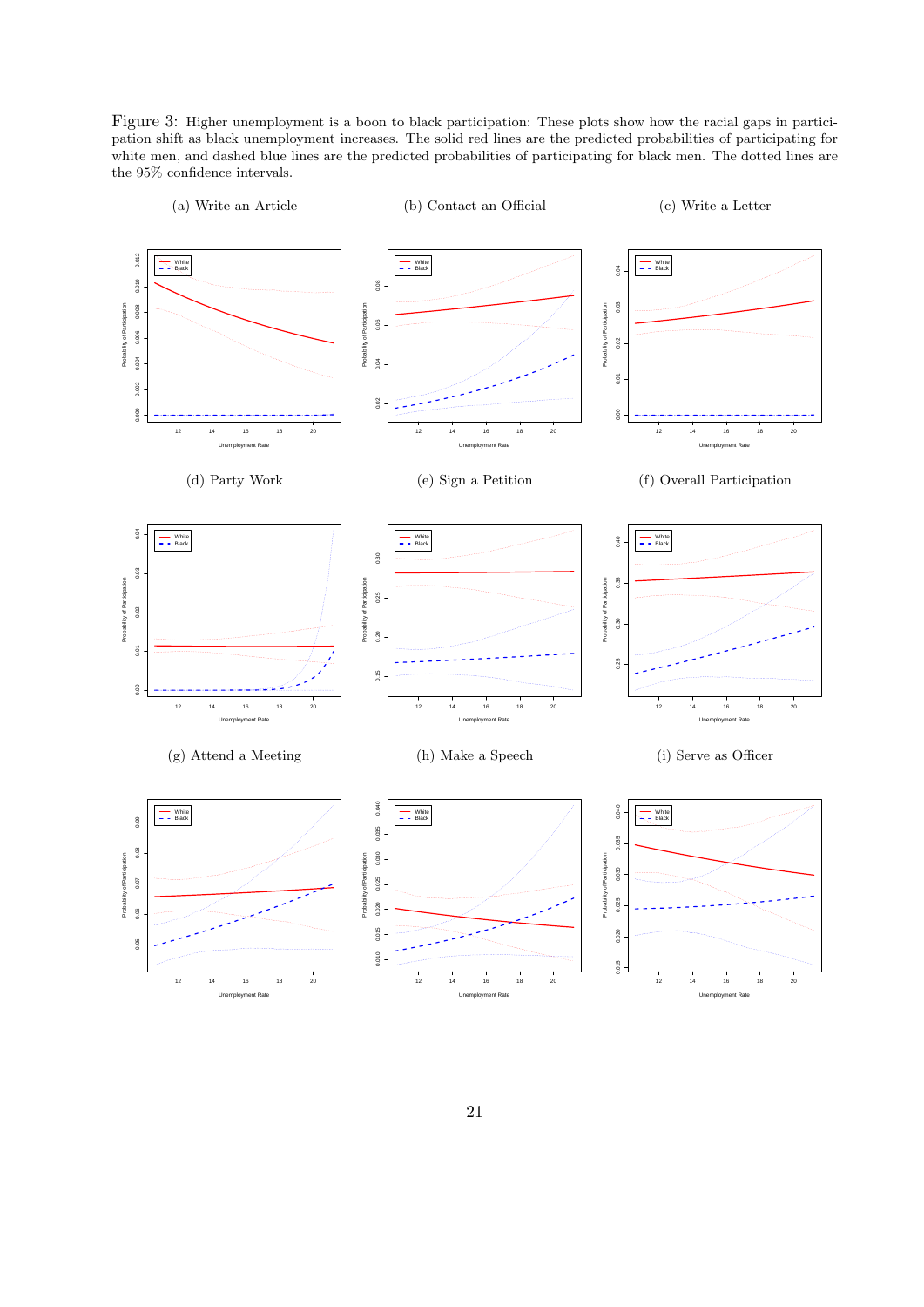Figure 4: Black participation is better suited for weathering tough economic times: These plots show how the racial gaps in participation shift as consumer sentiment increases. The solid red lines are the predicted probabilities of participating for white men, and dashed blue lines are the predicted probabilities of participating for black men. The dotted lines are the 95% confidence intervals.

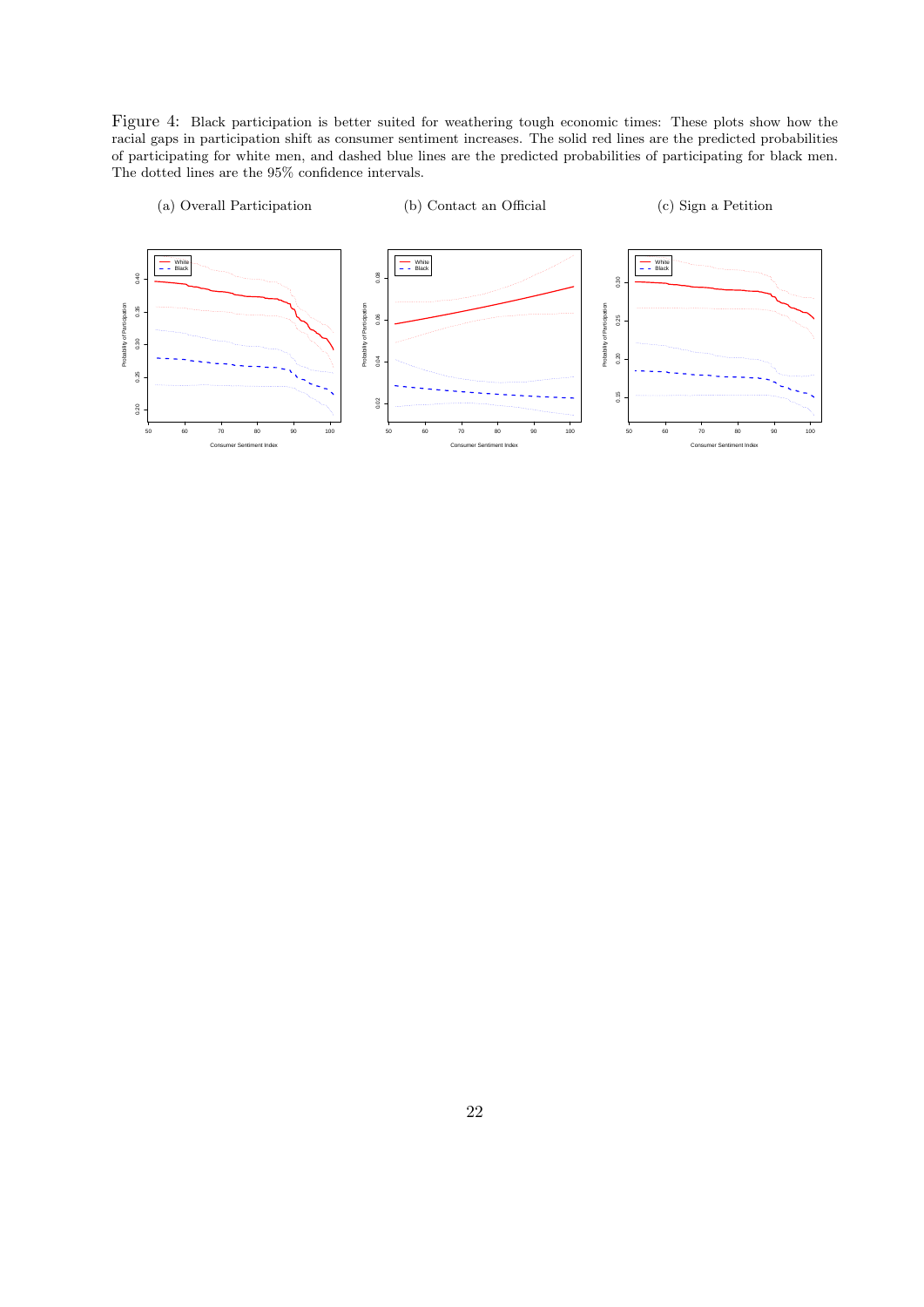Figure 5: Responsiveness to black issue concerns is not necessarily a boon to participation: These plots show how the racial gaps in participation shift as the number of black issue bills introduced in Congress increases. The solid red lines are the predicted probabilities of participating for white men, and dashed blue lines are the predicted probabilities of participating for black men. The dotted lines are the 95% confidence intervals.